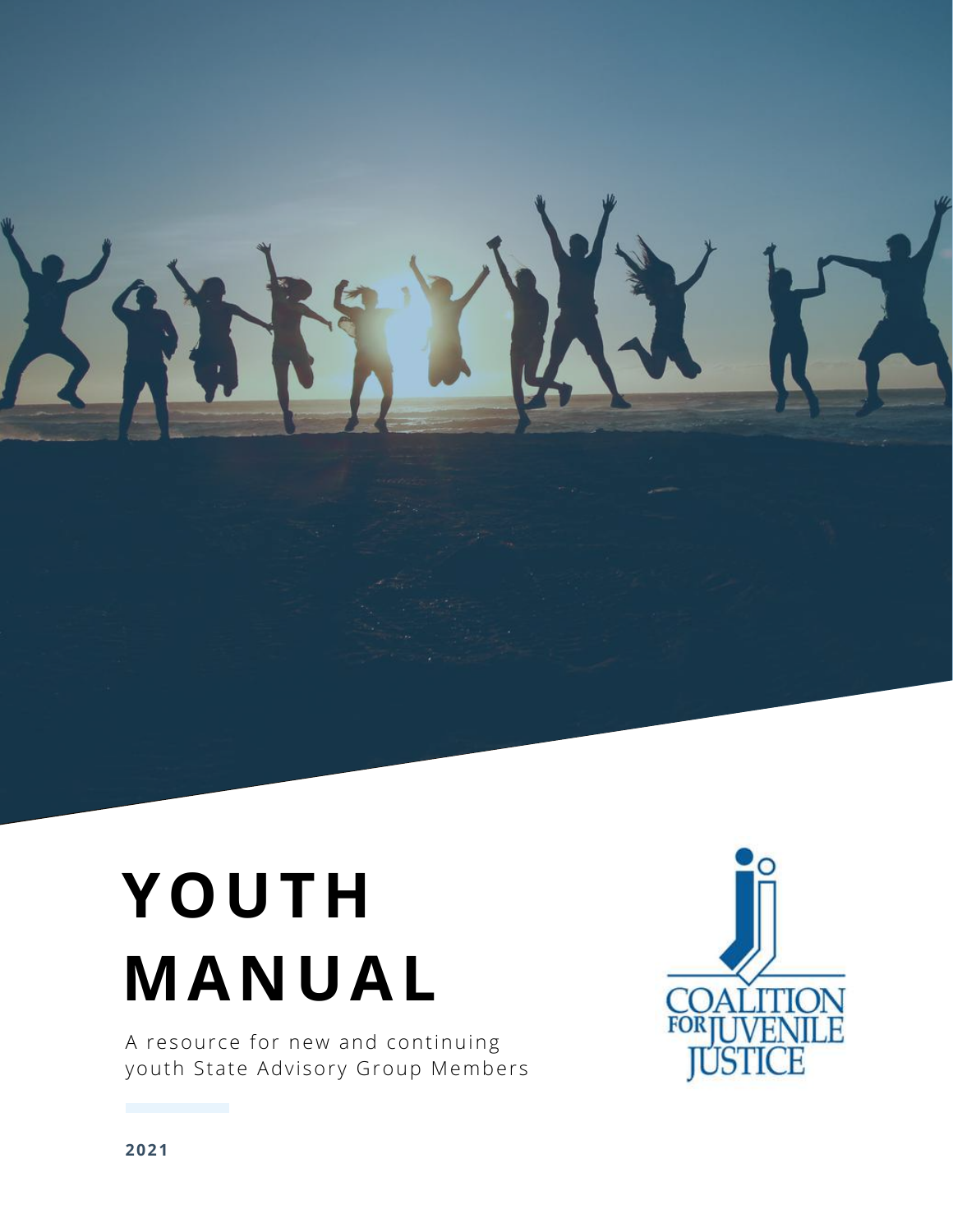### WELCOME FROM AARON TOLEAFOA: CJJ EMERGING LEADERS COMMITTEE **CHAIR (2019-2021)**

Congratulations on being appointed as a youth member of your State Advisory Group (SAG). This position offers you not only the chance to make your voice heard on improving the youth justice system, but also allows many opportunities for personal growth and leadership. I hope you will find this experience rewarding.

Youth members offer a unique perspective to SAGs and are often the members who best understand which policies, programs, and changes will be most effective to the youth justice system. Lived experience can be valuable to this process, but even if you do not have experience with the system, you can still understand how you would want to be treated if you ever made a mistake while you are young.

Be prepared to work hard during your time as a Youth SAG Member. Don't be afraid to speak up; you have an unparalleled opportunity to make your voice heard. Speaking in a new group can be difficult, but this manual is designed to help you out and make the transition easier.

Youth SAG members are equal to every other member and have equal voting power. You have a chance to make a real difference in the field of youth justice.

On behalf of the Emerging Leaders Committee of the Coalition for Juvenile Justice, we hope that this manual can be of great value to you as you continue working on your State Advisory Group. Please do not hesitate to reach out to myself or any of the CJJ members if you have any questions or concerns. We are here to help you and wish you the best of luck in your role as a Youth SAG Member. You can visit CJJ's website for more information, www.juvjustice.org, or contact CJJ's office at info@juvjustice.org

AARON TOLEAFOA 2019-2021 EMERGING LEADERS COMMITTEE CHAIR

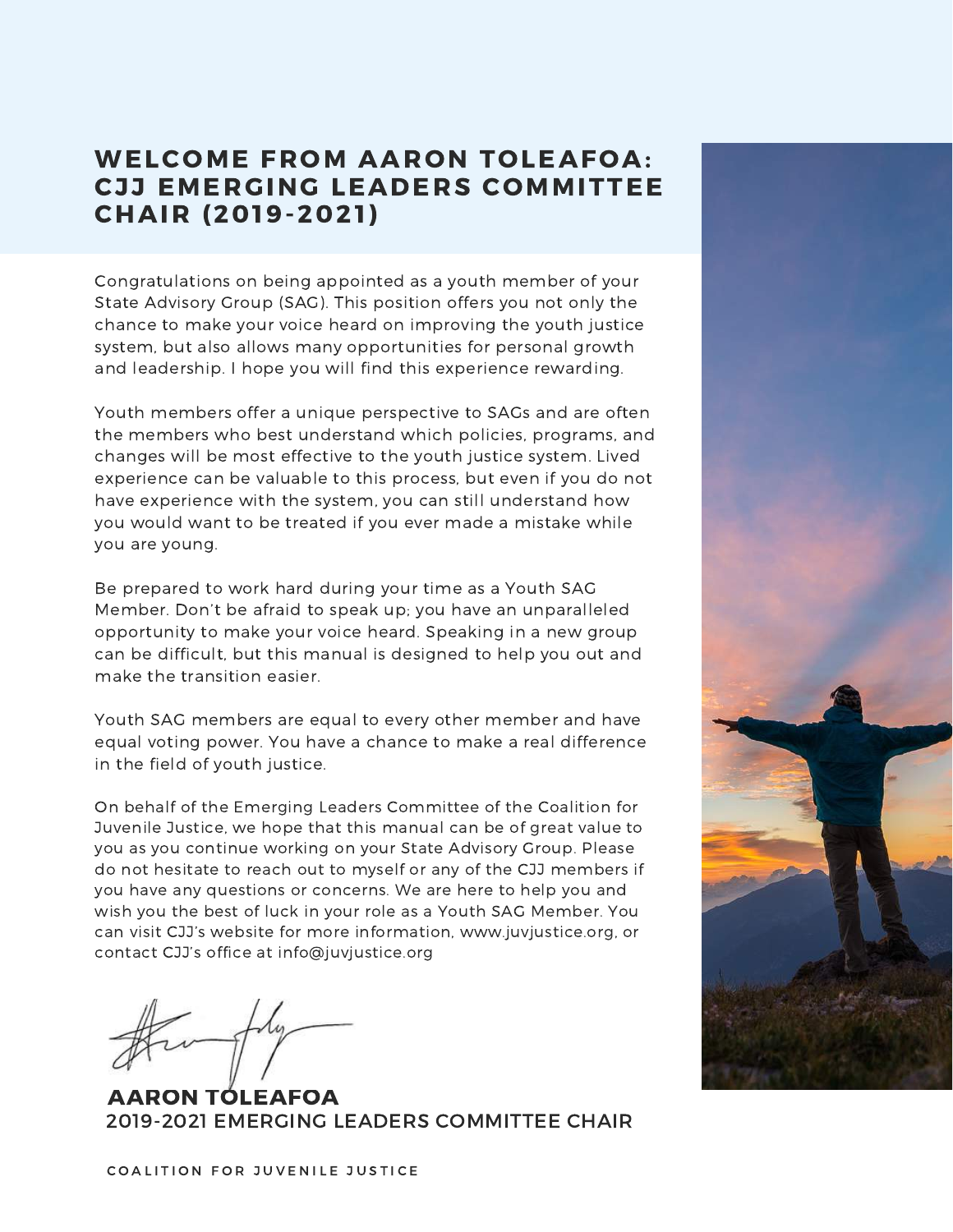# TABLE OF CONTENTS

| The Juvenile Justice and Delinquency Prevention Act (JJDPA)                                                                                                                                  |                          |
|----------------------------------------------------------------------------------------------------------------------------------------------------------------------------------------------|--------------------------|
| <b>State Advisory Groups (SAGs)</b>                                                                                                                                                          | 3                        |
| <b>Tips on Being an Effective SAG Member</b>                                                                                                                                                 | 6                        |
| <b>Empower and Mobilize Youth</b>                                                                                                                                                            | 8                        |
| <b>The JJDPA's Core Protections</b><br><b>Deinstitutionalization of Status Offenders</b><br><b>Sight and Sound Separation</b><br><b>Jail Removal</b><br><b>Racial and Ethnic Disparities</b> | 9<br>9<br>10<br>10<br>11 |
| <b>Educate Your Legislators</b>                                                                                                                                                              | 12                       |
| <b>Three-Year Plans</b>                                                                                                                                                                      | 13                       |
| <b>Coalition for Juvenile Justice (CJJ)</b>                                                                                                                                                  | 14                       |
| <b>Youth SAG Members' Frequently Asked Questions</b>                                                                                                                                         | 16                       |
| <b>Juvenile Justice Glossary</b>                                                                                                                                                             | 17                       |
| <b>Abbreviations and Acronyms</b>                                                                                                                                                            | 22                       |
| <b>Endnotes</b>                                                                                                                                                                              | 24                       |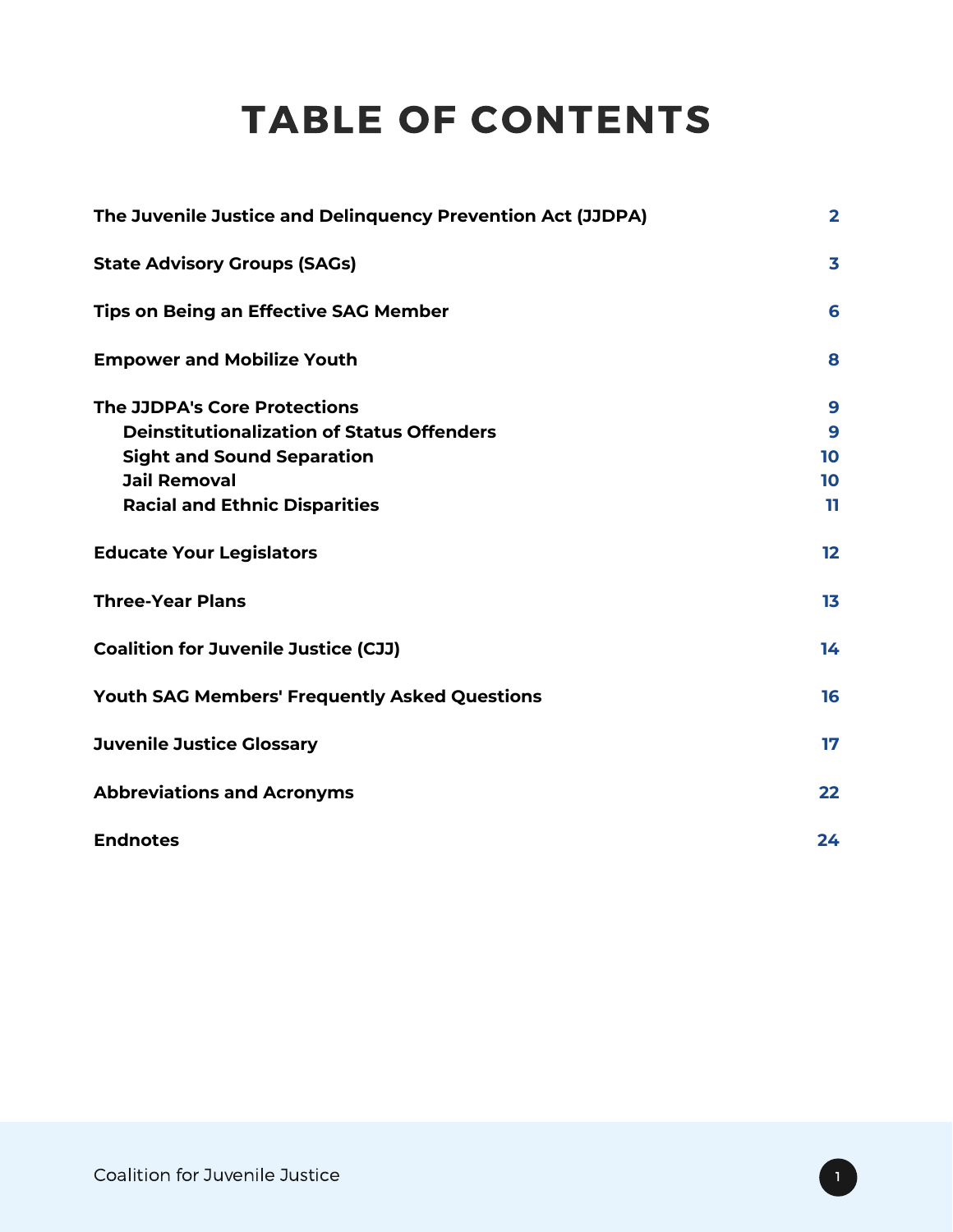#### **Four Core Protections:**

1. Deinstitutionalization of Status Offenders 2. Sight and Sound **Separation** 3. Jail Removal 4. Reduction of Racial and Ethnic Disparities

Since 1974, the JJDPA has received bipartisan support in Congress. The JJDPA was reauthorized again in 2018 with bipartisan support for the first time in nearly sixteen years. It is the most influential legislation in the field of youth justice, offering the four core protections to help youth involved in the system.

# THE JUVENILE JUSTICE AND DELINQUENCY PREVENTION **ACT**

Originally enacted in 1974 and reauthorized in 2018, the Juvenile Justice and Delinquency Prevention Act (JJDPA) is a federal law that provides delinquency prevention grants to states and localities to improve systems and practices. The JJDPA establishes basic safeguards, known as core protections, for states and localities to follow regarding the care and custody of youth who come into contact with the justice system.

In addition, the JJDPA establishes a structure for citizen input and oversight of state implementation of the law's mandates and programs through the work of a State Advisory Group (SAG) appointed by the Governor or Chief Executive in each jurisdiction.

Importantly, the JJDPA requires involvement of youth in all SAGs, including youth who are, or have been, involved in the juvenile justice system (see State Advisory Groups, page 3).

The JJDPA creates a space for youth to serve as equal members of their SAGs.

### **OJJDP at the U.S. Department of Justice:**

The Office of Juvenile Justice and Delinquency Prevention (OJJDP) is the federal agency within the Office of Justice Programs at the U.S. Department of Justice, which holds responsibility for examining, preventing, and reducing juvenile delinquency, and ensuring effective implementation of the JJDPA. OJJDP works closely with the states and the SAGs to provide guidance, training, research, and grant programs.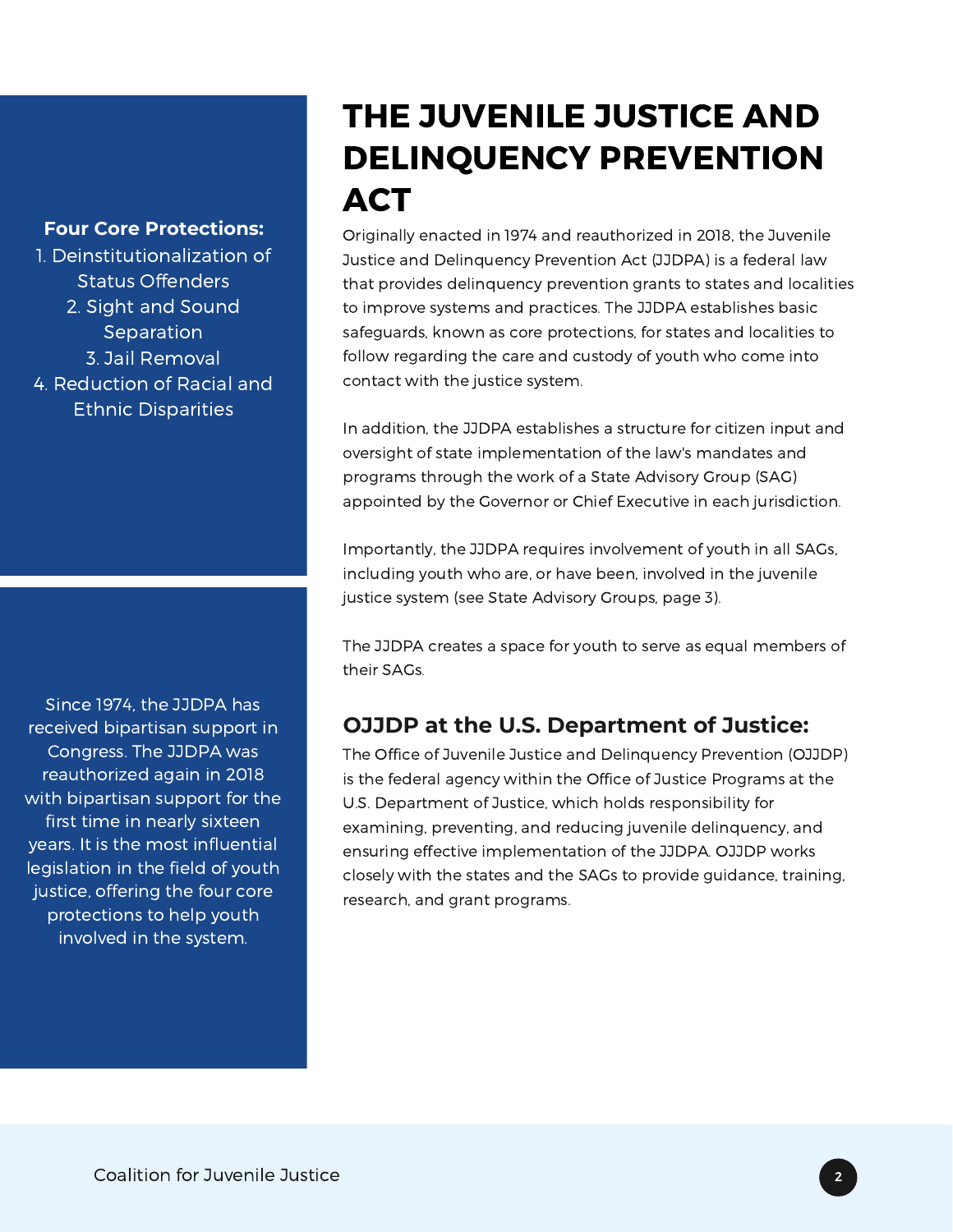



# STATE ADVISORY GROUPS (SAGS)

#### **What is a SAG?**

SAG stands for "State Advisory Group," although states may refer to their groups by a variety of names, such as JJAG (Juvenile Justice Advisory Group) or JJAC (Juvenile Justice Advisory Committee). SAGs are established by federal law under the JJDPA. Under the JJDPA, all states, territories, and the District of Columbia are required to have specific individuals who are knowledgeable about juvenile justice and delinquency prevention appointed by the Governor/Chief Executive to serve on the SAG. The members of the SAG provide input into their state's use of funds provided under the JJDPA to address local youth justice needs. The SAG is also responsible for supporting JJDPA compliance and providing information about the JJDPA's core protections to state and local policy makers.

#### **Who must be on a SAG?** *Required members include:*

- At least one elected official;
- Representatives of law enforcement:
- Juvenile and family court judges;
- Prosecutors and defense attorneys;
- Probation workers:
- Representatives of public agencies concerned with delinquency prevention (welfare, social services, mental health, education, etc.);
- Representatives of private, non-profit organizations (advocacy organizations with a focus on delinquency prevention);
- Volunteers who work with youth charged with delinquent offenses;
- Youth workers in detention-alternative programs;
- Persons with experience in school violence, learning disabilities, and child abuse and neglect;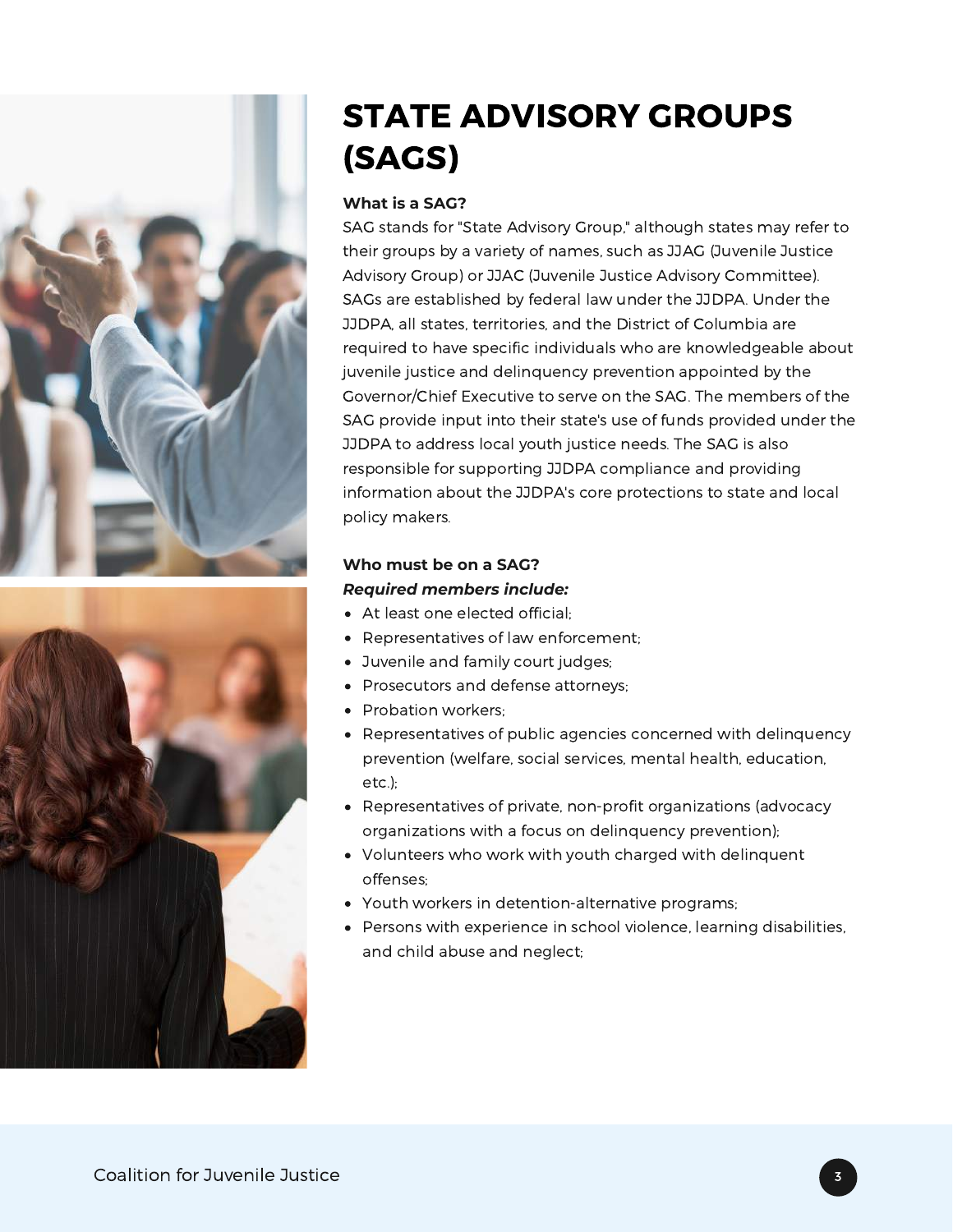# STATE ADVISORY GROUPS (SAG)

#### **Who must be on a SAG? (continued)**

- Persons, licensed or certified by the applicable state, with expertise and competence in preventing and addressing mental health and substance abuse needs of youth in the justice system and youth at risk of delinquency;
- Representatives of victim or witness advocacy groups, including at least one individual with expertise in addressing the challenges of sexual abuse and exploitation and trauma, particularly the needs of youth who experience disproportionate levels of sexual abuse, exploitation, and trauma before entering the juvenile justice system;
- For a state in which one or more Native American tribes are located, a Native American tribal representative, if available, or other individual with significant expertise in tribal law enforcement and juvenile justice in Native American tribal communities;
- **At least one of every five members must be under the age of 28 at the time of appointment, and;**
- **At least three members must have previous or current juvenile justice system involvement.**

By requiring a diverse membership, the JJDPA signals the importance of each person's perspective. As a youth member, you have a unique perspective and a vital role on your SAG.

**If you have been, or are currently, in the juvenile justice system,** you have valuable perspectives on the inner-workings of the juvenile justice system that other members may lack. You know what it's like to be detained, and are able to identify gaps that exist in the services offered and what youth need to succeed. Your contributions are immeasurable to other SAG members who do not have your experience and expertise.

**If you have never been involved in the system,** it is important to be respectful of those who have lived experience and be mindful of their trauma. As a youth SAG member, you still have a special understanding of what it is like to be a young person in your community and state. You can offer your insights on the pressure and struggles youths face today that older adult members may not be aware of. Share your insights and innovative ideas.

If you need ideas to help make your perspectives heard, turn to page 6.

### ROLES AND RESPONSIBILITIES OF A SAG MEMBER

As a SAG member, you have several key functions, including:

- Developing and reviewing the state's three-year JJDPA Plan (see page 13);
- Submitting recommendations to the Governor/Chief Executive and state legislature for improving your state's juvenile justice system;
- Seeking regular input from youth currently involved in the system and their families;
- Reviewing and commenting on grant applications for JJDPA and related federal funding awards;
- Awarding money to juvenile justice programs; and
- Most important of all, ensuring compliance with the JJDPA.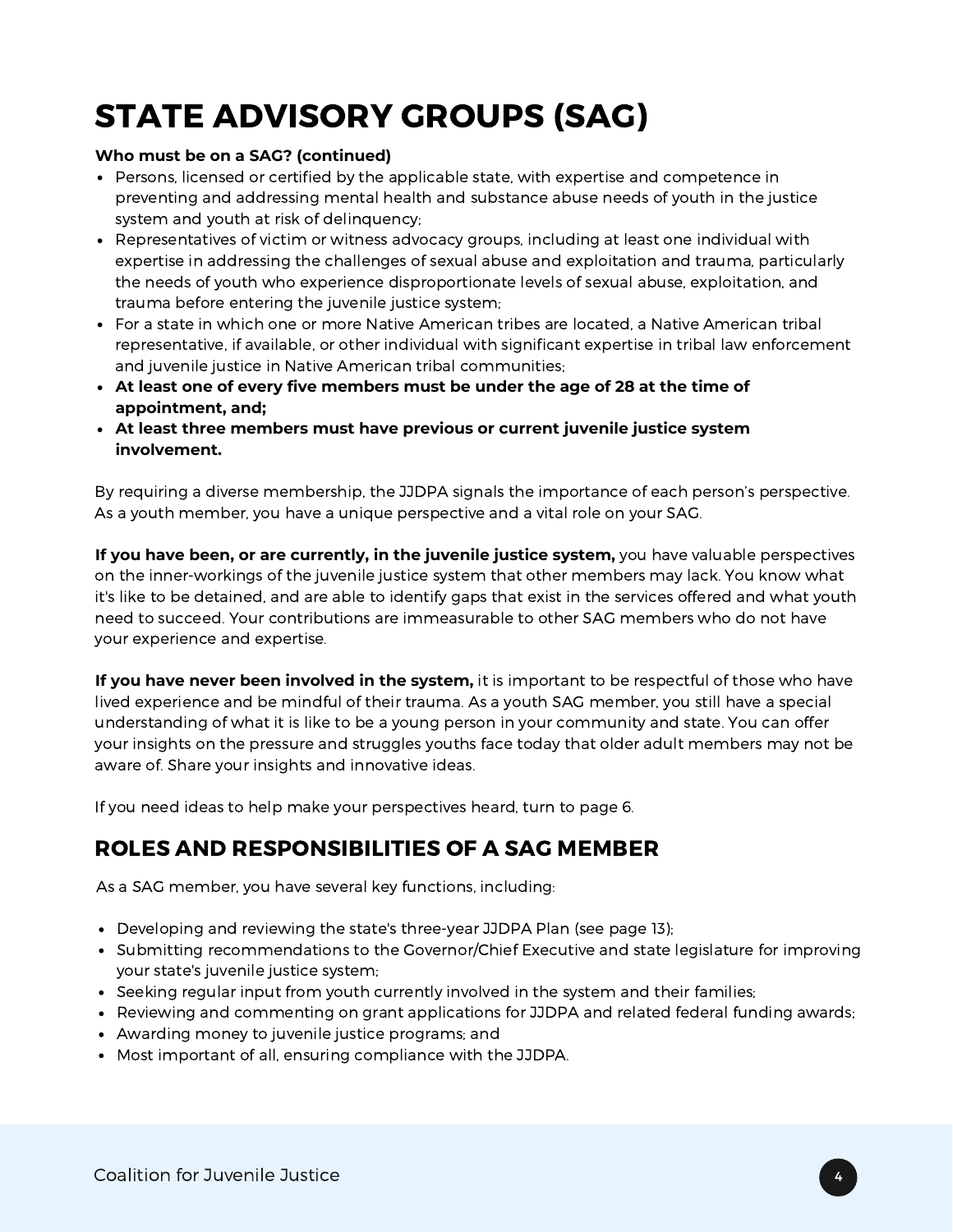### PROVIDING SUPPORT TO SAGS

States and territories have one or more staff members who help support the SAG and carry out the JJDPA. These include:

#### **Juvenile Justice Specialists**

Juvenile justice specialists (often referred to as "JJ specialists"). JJ specialist helps with the SAG and ensures that the JJDPA's protections are adhered to. They oversee creation of the state's three-year plan (see p. 13) and manage the state's Title II grant program.

#### **Racial and Ethnic Disparities (R/ED) Coordinators**

R/ED coordinators assist states in collecting data about disparities in the justice system. They create plans to reduce disparities and work toward achieving equity for youth of color involved in the system. They keep their SAGs informed on what disparities exist in their state and can help advise on policies that will reduce these disparities.

#### **Compliance Monitors**

Compliance monitors ensure that their state is complying with the JJDPA and its four core protections (see page 9) in order to ensure that the young people are being protected and that the state receives full funding permitted under the JJDPA.

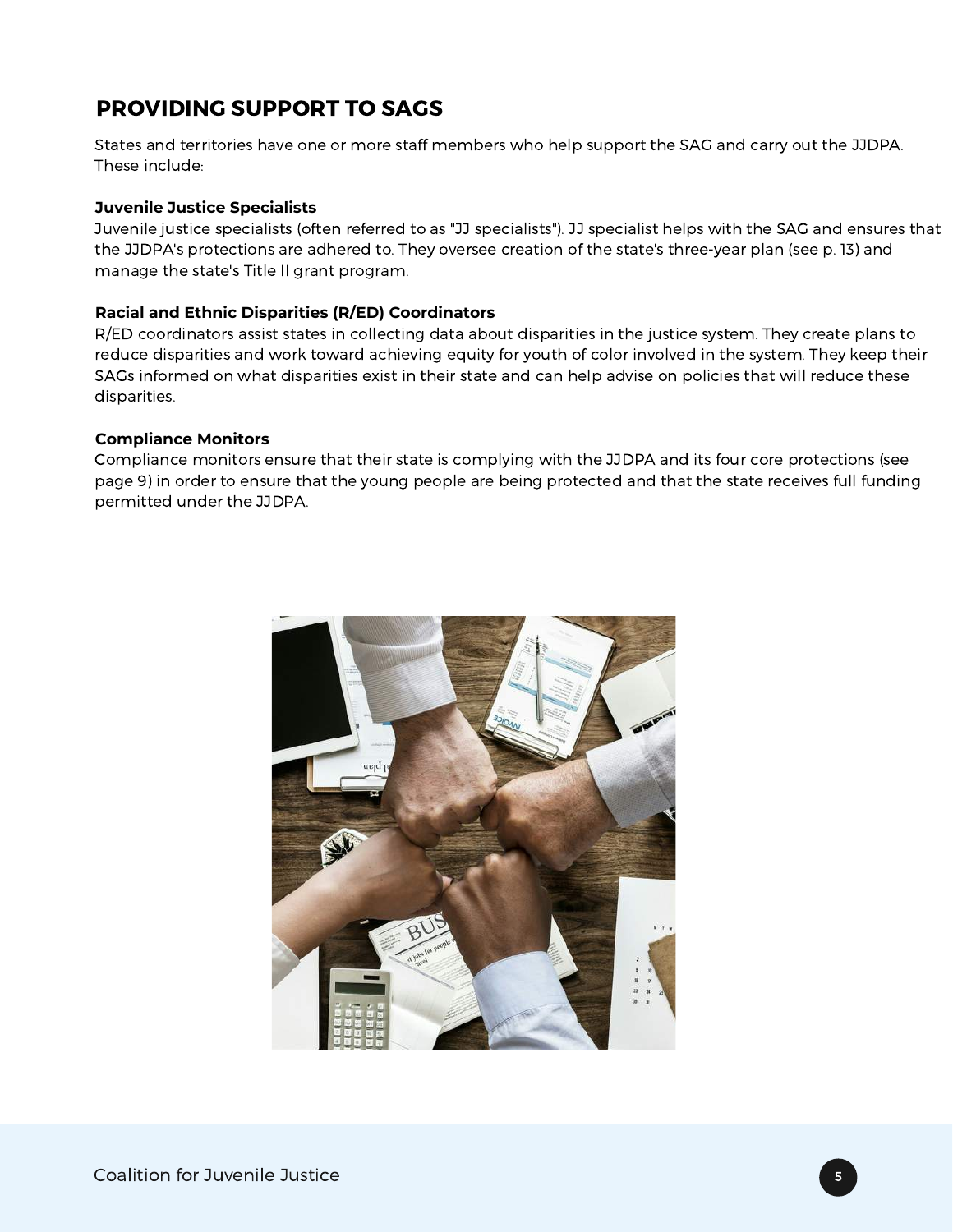

# TIPS ON BEING AN EFFECTIVE SAG MEMBER

As a youth SAG member, your thoughts, ideas, and opinions are of the utmost importance. Here are a few ways you can make the most of your role as a youth member and leader.

### **Be Familiar With and Understand the JJDPA's Core Protections**

Each SAG is responsible for ensuring that its state/territory and all local jurisdictions comply with the JJDPA's four core protections.

#### **The Four Core Protections:\***

Deinstitutionalization of Status Offenders Sight and Sound Separation Adult Jail and Lock-Up Removal Racial and Ethnic Disparities

### **Join or Establish a Youth Subcommittee**

At least one in five members on each SAG must be under the age of 28 at the time of appointment to the SAG. Additionally, at least three SAG members (youth or adult) must have past or current involvement with the juvenile justice system.

By joining youth members together as a subcommittee, you can undertake specific projects and initiatives and create additional leadership opportunities. Be sure to ask for a regular spot on the SAG's meeting agenda for youth subcommittee updates.

In addition to joining or establishing a youth subcommittee, it is also important for youth voices and expertise to be at the table of every subcommittee. This provides opportunities to learn from, educate, and engage with other SAG members. Your SAG will likely have subcommittees dedicated to topics like R/ED and compliance monitoring, among others.

\*additional information about each protection is on pages 9-11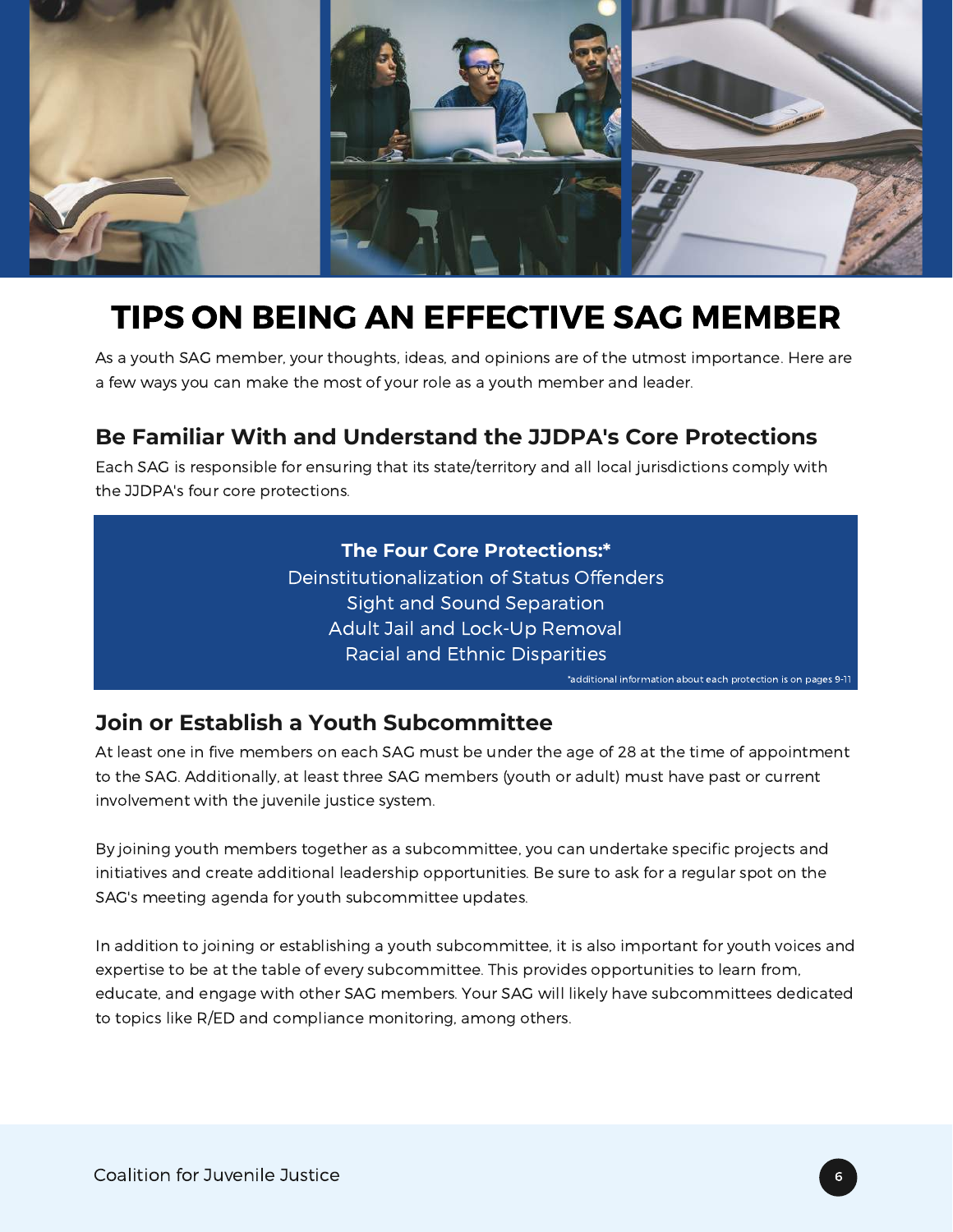### **Key Example: Colorado's Emerging Leaders Committee**

Colorado's SAG has a thriving Emerging Leaders (Youth) Committee, which is allocated \$20,000 of the state's Title II program budget to use to meet their goals. With this budget, youth members have planned and held youthspecific events and other community engagement initiatives, supported training of law enforcement, funded evaluation projects, and overall helped Colorado to better serve its youth. Emerging Leaders also receive stipends to attend SAG meetings and events.

Colorado's SAG has developed effective strategies to accommodate the challenges young people experience in attending meetings, including:

- Further aid with transportation by offering rides to younger members who cannot get to and from meetings themselves,
- Assistance with finding felony-friendly housing, employment, and other resources,
- Addressing the needs of young advocates, both of those with and without lived experience in the JJ system, and
- Being open to helping address and remove outside barriers in the lives of youth members so they can remain on the council.



### **Key Example: Washington's Emerging Leaders Committee**

Washington State ensures that all young people, including those who are currently incarcerated, are welcome to join its Emerging Leaders Committee (ELC). Members are able to join SAG meetings either in person or via video chat, so no one is excluded due to a lack of transportation or travel limitations.

Additionally, Washington's ELC has a thriving Youth Subcommittee. Members are able to ensure that their voices are heard at meetings so young peoples' perspectives are always taken into consideration. The subcommittee meets at a youth detention facility in order to make sure meetings are accessible for members who are not able to leave the facility.

Getting approval to host meetings via webcam can be a way to improve the accessibility of meetings and ensure that no young people are left out due to where they live or limitations on travel.

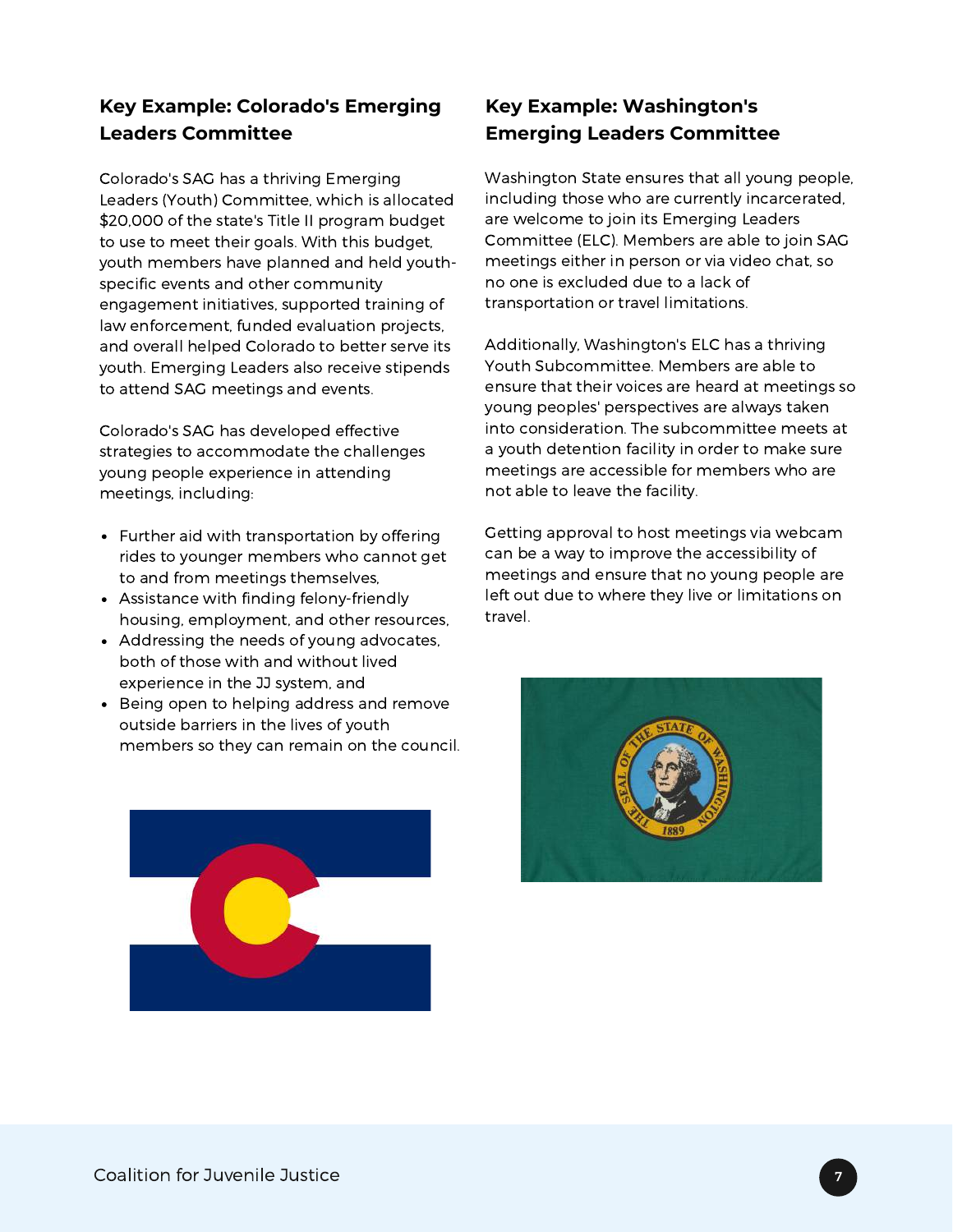# EMPOWER AND MOBILIZE YOUTH

Youth members are on SAGs for a reason; it is important for the other members of the group to hear directly from young people about the concerns of their peers.

By reaching out to young people who have current or previous system involvement, their families, and other community members, you will be able to ensure that you are best representing their needs during SAG meetings and incorporating their goals and ideas into your work.

### **Key Example: Idaho's Youth Facility Surveys**

Idaho works to ensure that the voices of incarcerated youth do not go unheard by its SAG.

Idaho routinely asks their youth SAG members to join in on compliance visits. Youth SAG members have the opportunity to build connections with youth who are currently involved in the system. This peer-to-peer interaction typically provides a more open and trusting dialogue, resulting in more honest feedback about the greatest needs and challenges of young people in detention. The feedback is captured in a survey at the end of the visit.

These survey results are analyzed by a researcher from a local university and compared to survey data from previous years. The survey asks about the young person's family, mentorship, and greatest concerns upon exiting. The results help inform Idaho's SAG about what youths' most pressing needs are.

Idaho is a great example of youth SAG members learning from incarcerated youth. Even if you do not have lived experience, you can use your position on your SAG to amplify the voices of those who do.

### **Cultivating Relationships**

In a 2016 survey sent by CJJ to youth SAG members, a majority indicated that they became involved with their SAG because they knew someone who recommended they join the group. This may have been a current SAG member, family member, or friend. If you know someone interested in youth justice, bring that person to a SAG meeting to see if they might be interested in joining.

Maintaining relationships with local organizations that work with system-involved youth can help spread the word about the SAG and also help ensure that youth in the system know they can be a part of the group.

Relationships within the SAG are just as important. As explained on page 6, youth subcommittees can help elevate young peoples' voices and ensure that youth members are not being put aside at meetings.

Partnering incoming youth members with an adult member or longer-serving youth member can foster a helpful and strategic relationship. The mentor can help guide and be a resource for the young person joining the SAG.

#### **Spread the Word**

Many SAGs have difficulty finding youth members simply because youth in the area are not aware of the opportunity to join.

Social media can get information out to a huge audience. Making Facebook groups, posting pictures on Instagram, and sending Tweets can help the group become better-known and people may be more excited to join.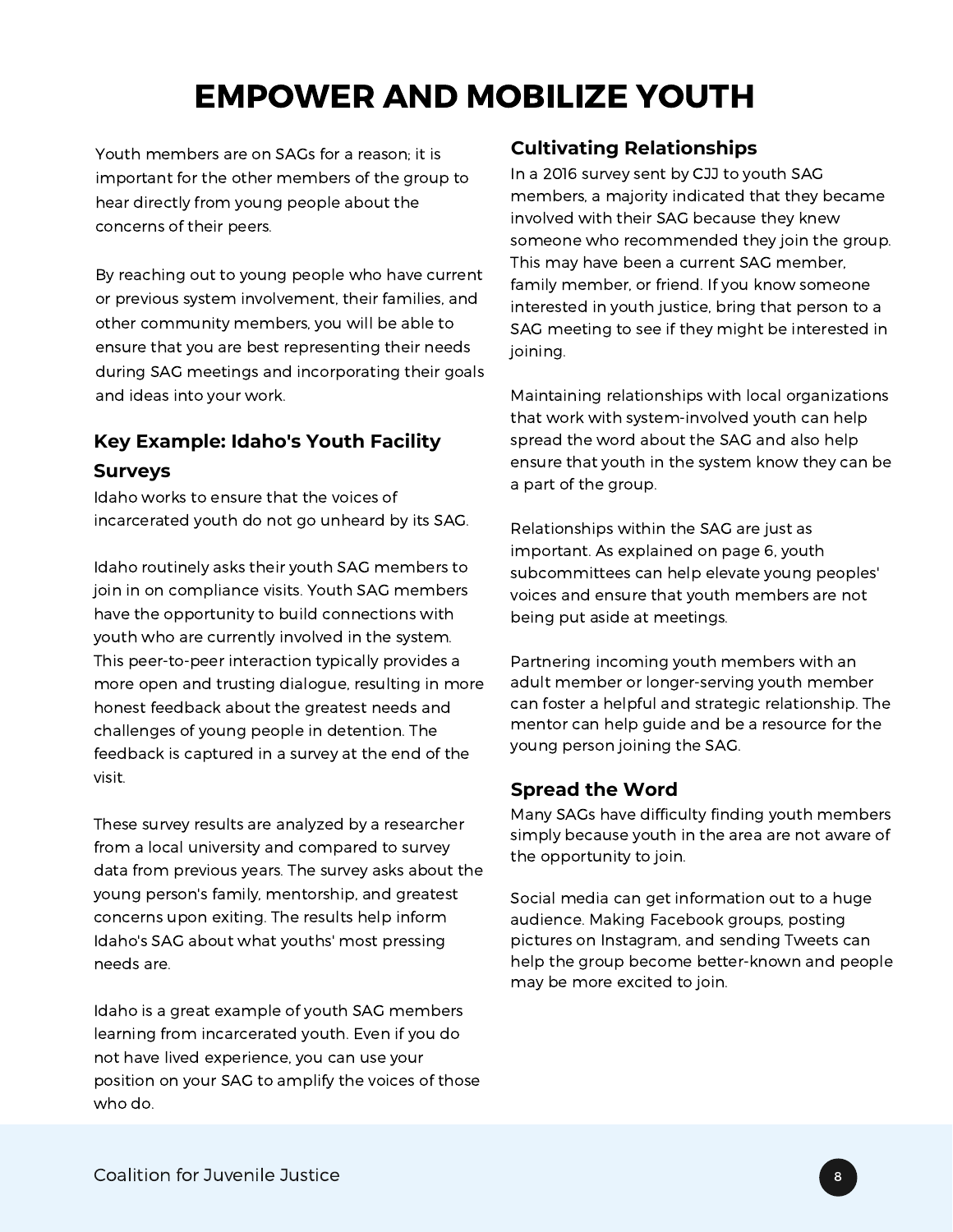# THE JJDPA'S CORE PROTECTIONS

The JJDPA sets forth four core protections with which states must comply in order to be eligible to receive federal funding under the Act. The purpose of each core protection is to safeguard young people who come into contact with a state's juvenile justice system and to ensure appropriate, safe, and rehabilitative treatment. Individually, the core protections target different outcomes. Collectively, they create a framework for states' duties of care regarding young people.

When a state is found to be out of compliance with one or more of the protections, OJJDP is authorized to reduce the state's funding allocation under the JJDPA by 20% per core protection that is violated. [1]

In addition, the JJDPA currently provides that when a portion of a state's JJDPA funds are withheld for non-compliance, the state must use 50% of its remaining allocation to restore full compliance with the JJDPA. [2] This "penalty" urges states not to cherry-pick among the core protections, but instead to achieve and maintain compliance with all of them.

### **Core Protection: Deinstitutionalization of Status Offenders**

Under the Deinstitutionalization of Status Offenders (DSO) protection, young people charged with a status offense may not be held in secure detention or confinement. [3] This provision seeks to ensure that young people who have not committed a delinquent or criminal offense are not incarcerated, and instead receive the family- and community-based services needed to address and remedy root causes of their behavior.

The JJDPA was updated in 1980 to include the Valid Court Order (VCO) exception. This allows judges to place young people who have engaged in status offense behaviors in a locked facility if they violated a Valid Court Order. An example of this could be a young person running away from home after being ordered by a judge to stay at home. This exception can be dangerous to nondelinquent youth and does not divert them from the justice system. In 2019, 30 states reported never using the Valid Court Order exception. Eight states reported using the exception over 100 times in 2019.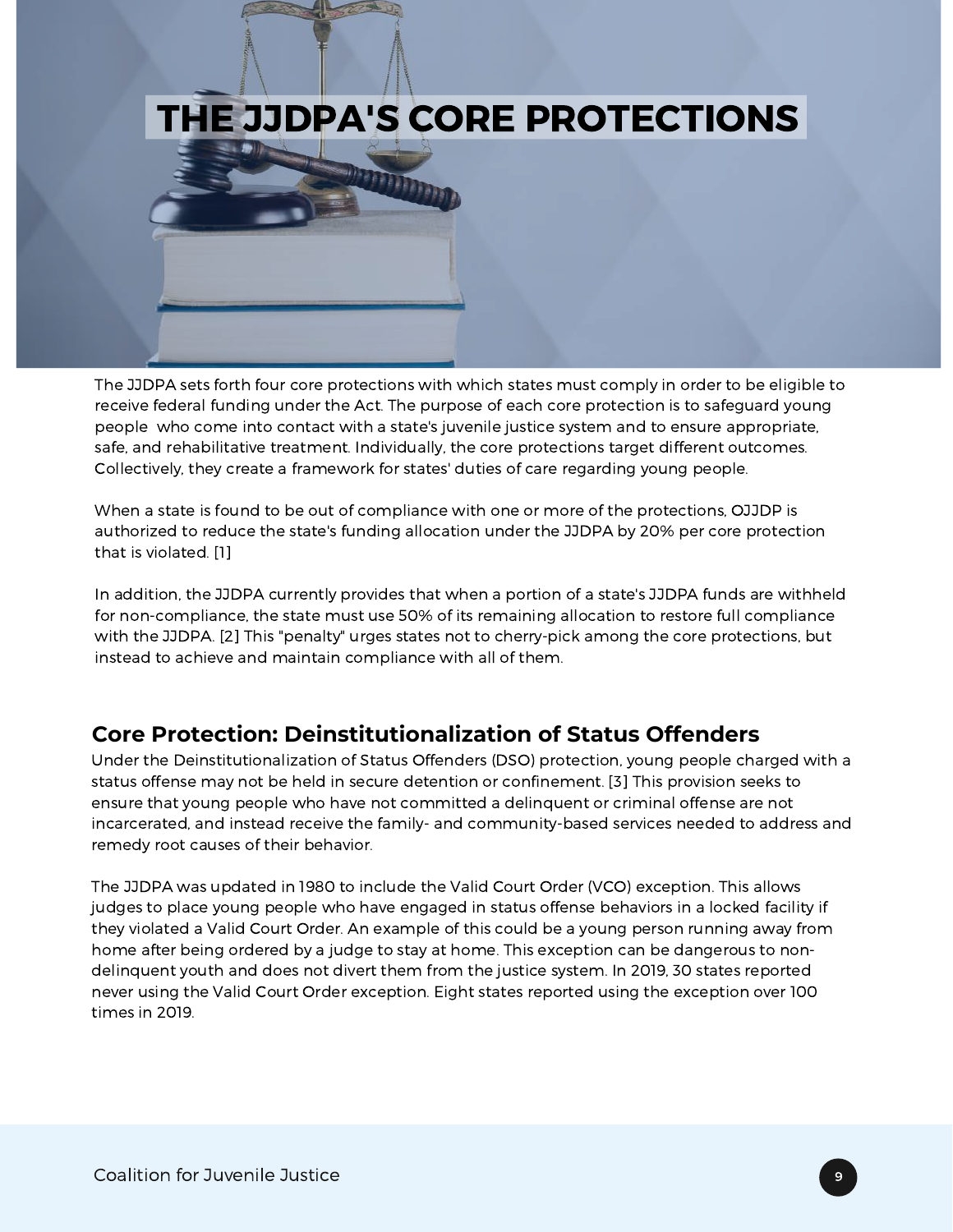### **Facts Related to DSO:**

- Young people who engage in status offense behaviors often come from difficult family and community circumstances. [4] Instead of addressing the underlying issues, detention has been shown to have a profound negative impact on young people's mental and physical health, as well as jeopardizing their education and future employment. [5]
- Detention is "the most expensive but least effective way to achieve public safety goals"; [6] and
- Detention costs vary from place to place, but it can cost as much as \$134,000 annually to detain one individual youth. [7] Results from Juvenile Detention Alternatives Initiative (JDAI) sites show that proven community-based alternatives to detention save public dollars while keeping young people who do not pose a threat to public safety, such as young people charged with status offenses, in the community. [8]

### Core Protection: Sight and Sound Separation

Under this protection, when young people are placed in an adult jail or lock-up, "sight and sound" contact with adult inmates is prohibited. This means that young people cannot be housed next to adult cells; share dining halls, recreation areas, or other common spaces with adult inmates; or be placed in any circumstance that may result in verbal or non-verbal communication with adult inmates. As with the Jail Removal core protection (below), this provision seeks to protect young people from threats, intimidation, and other forms of psychological abuse and physical assault.

### Core Protection: Jail Removal

Under this protection, young people may not be detained in adult jails and/or lock-ups except for: during limited periods of time before or after a county hearing (six hours only to allow for processing); in rural areas that have been granted an exception (24 hours maximum, plus weekends and holidays); or during unsafe travel conditions. This provision is designed to protect youth from the dangers they may face when incarcerated with adult inmates, such as psychological abuse, physical assault, and isolation. As of December 2021, the protection will also apply to young people awaiting trial in criminal court unless it is found to be in the interest of justice.

#### **Facts Related to Sight and Sound Separation and Jail Removal:**

- Young people placed in adult jails and lock-ups are especially vulnerable to sexual and physical assault by adult inmates; [9]
- Young people are 36 times more likely to commit suicide in adult jails than in juvenile facilities; [10] and
- Young people placed in adult jails are more likely to re-offend and commit more serious crimes upon release than youth held in youth detention facilities. [11]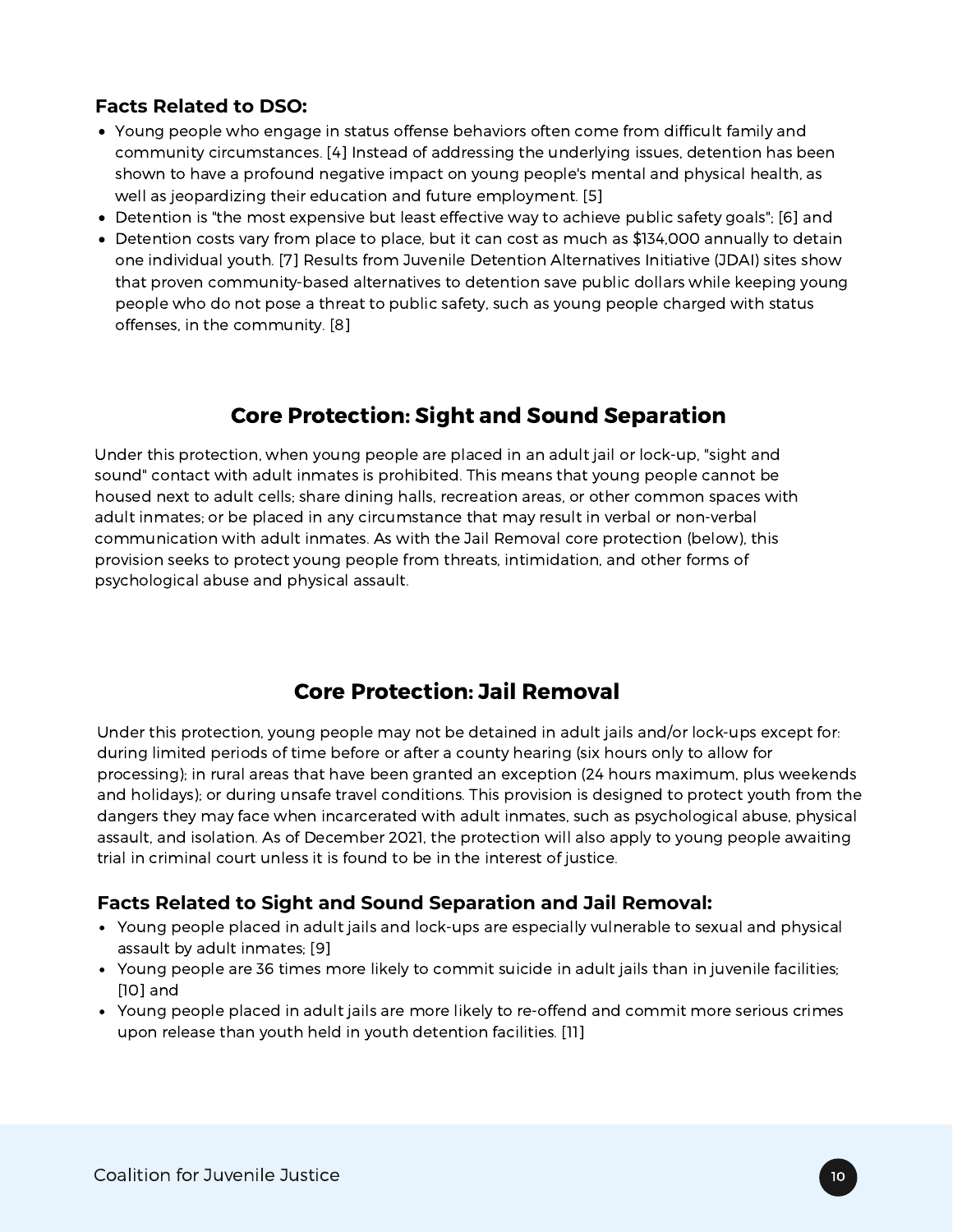### Core Protection: Racial and Ethnic Disparities

Under this protection, states are required to monitor and create plans to address the racial and ethnic disparities within the juvenile justice system. Such disparities have been shown to exist at key contact points, from arrest to detention to confinement. Given that youth of color comprise onethird of the youth population nationwide, but two-thirds of youth in contact with the juvenile justice system, [12] this provision seeks to make the system more equitable.

#### **Facts Related to Racial and Ethnic Disparities:**

- Young people of color are significantly over-represented in the juvenile justice system. African American young people make up 16% of youth nationwide, yet they are 40% of incarcerated youth; [13]
- Young people of color are sentenced more harshly than white youth, even when similarly situated, with the same court histories, and when charged with the same offense; [14] and
- Tribal youth make up 60% of the federal youth prison population and are 50% more likely than their white peers to receive the most-punitive option when entering the system, such as out-ofhome placement. [15]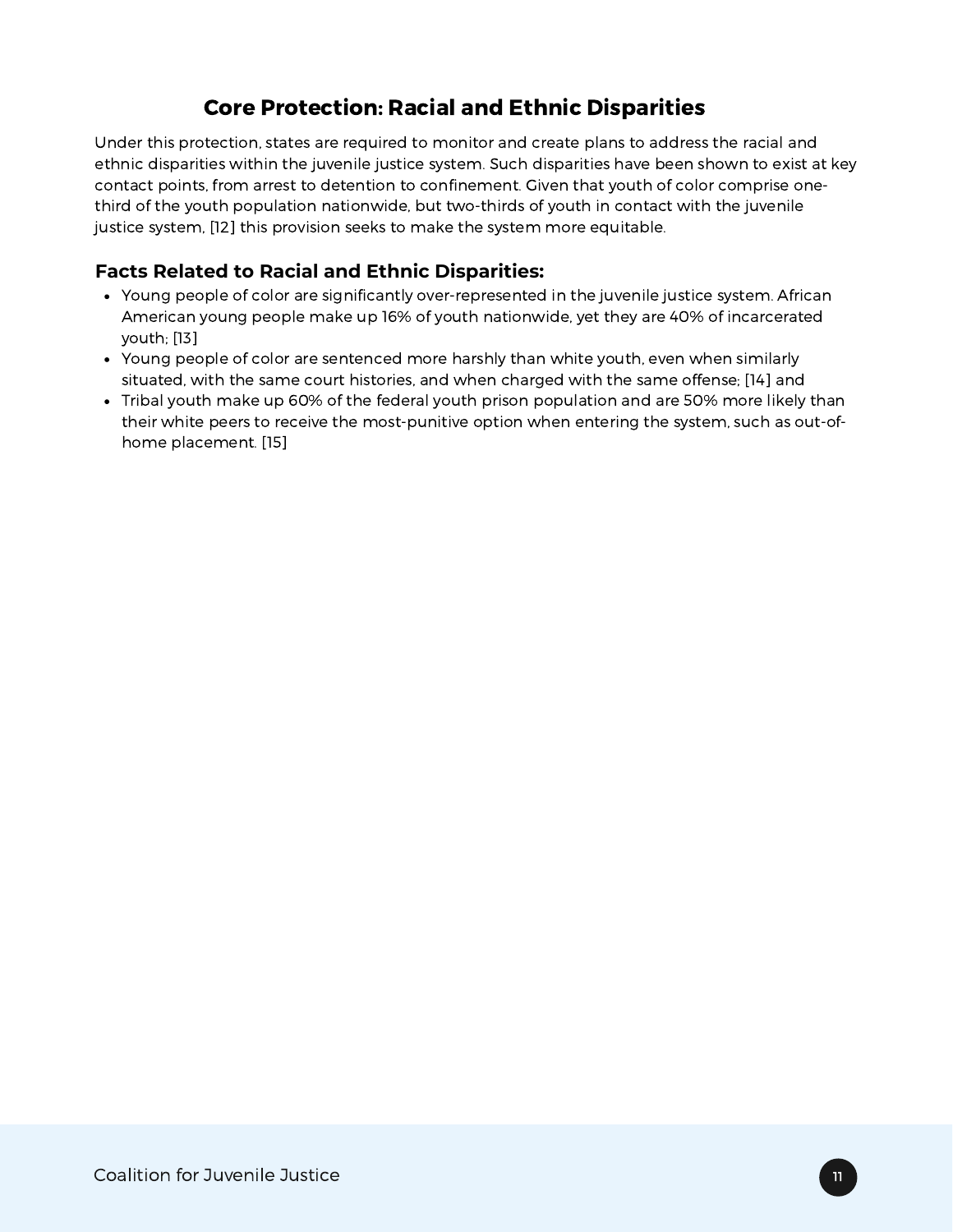

As a SAG member, and someone who is knowledgeable about the juvenile justice system, you are well-positioned to educate your legislators about juvenile justice and delinquency prevention issues of importance to you, your family, your community, and your state.

You and your colleagues on the SAG serve a very important function to ensure that your legislators and public agency representatives understand critical juvenile justice concerns and the most effective responses to prevent and reduce juvenile delinquency.

#### **Key things to remember during your meeting:**

- Federal law prohibits the detention of youth charged with status offenses.
- If the underlying problem is at school or home, locked detention will not help resolve it. Family counseling and re-engagement in school are much more effective approaches.
- Detention will expose youth who skip school to youth who are committing more serious, delinquent, and criminal offenses.
- Detention causes students who are already disengaged from school to miss valuable time that could be spent on their education.
- You are never required to share your lived experience. It is perfectly fine to keep your experiences to yourself. Share only what you feel comfortable telling others; data and other sources can serve as other powerful ways to prove your points.

### **Preparing for a Legislative Meeting:**

Think about the one thing you want to make sure the legislator hears and remembers, and make sure that you say it more than once.

Write a few notes to yourself. Feel free to use a list of simple key words or points that you want to be sure to make. If you are talking about a bill, bring it with you. Highlight the parts you like or dislike. Bring an extra copy with notes for the law maker highlighting what you like or dislike.

*Example: You are preparing for a meeting with a legislator and want to share your concerns about a bill that would allow weekend detention of young people who skip school. You would like the legislator to know that this is a counter-productive approach. You can ensure that this message comes across to the legislator by presenting powerful research and statistics showing that it is harmful to detain non-delinquent youth charged with status offenses.*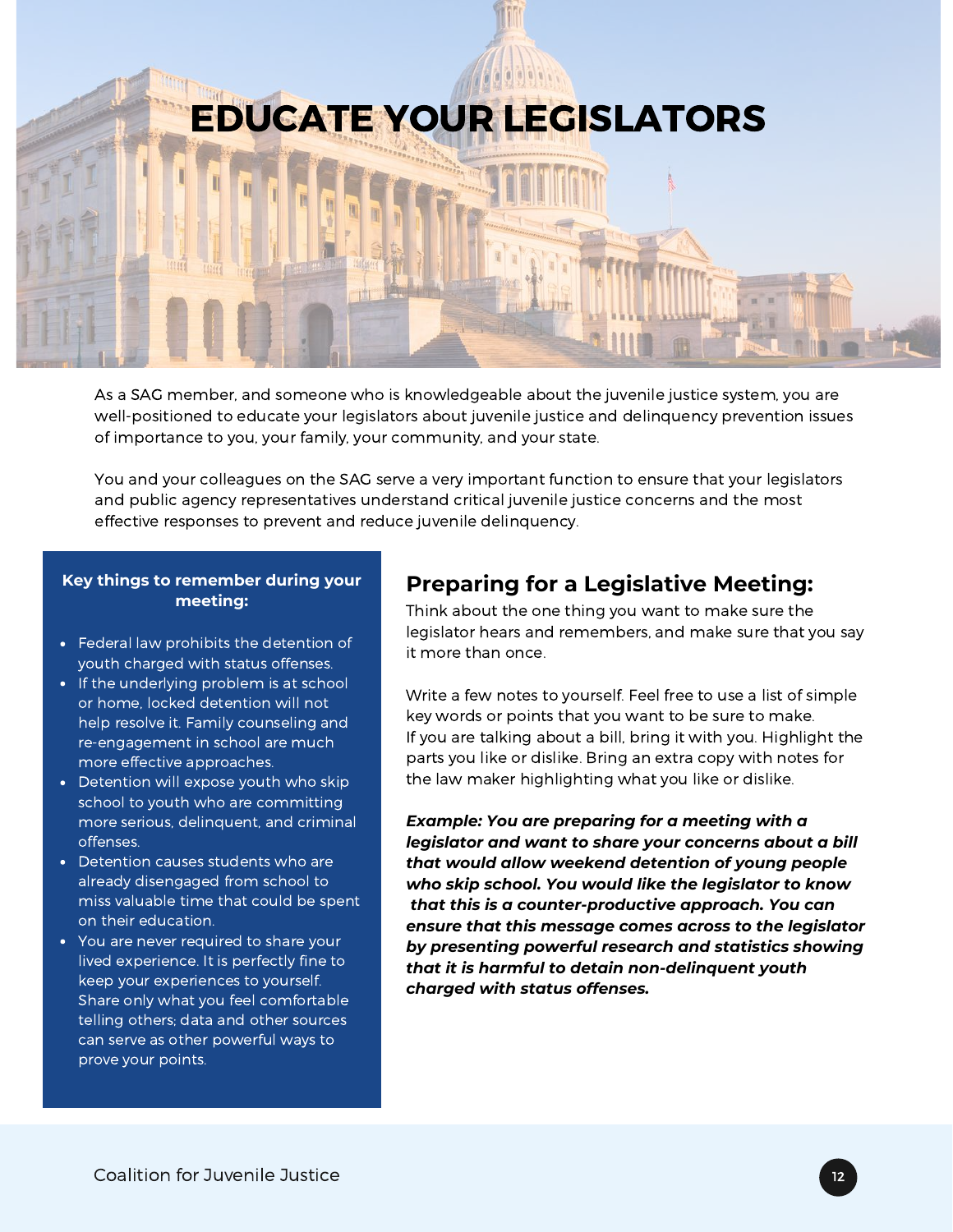# THREE-YEAR PLANS

Your state's three-year JJDPA plan documents information about delinquency-prevention and juvenile-justice needs throughout your state and its local jurisdictions, and identifies your state's goals and strategies to address these needs. The process of developing the state's three-year JJDPA plan helps SAG members make positive changes in their states and use federal JJDPA funds and other resources wisely to complement the wide range of state- and locally-funded services and activities in juvenile justice and delinquency prevention. The Three-Year Plan covers information on each of the four core protections, and other issues your SAG thinks are most important, including:

- Data about the system and any problem points in the system;
- A plan to address any areas where your state is not following federal laws or guidelines, or fully meeting the core protections (this is sometimes called noncompliance); and
- Detailed information about your SAG's priorities and why these priorities were chosen.

Although it is called a three-year plan, *the plan is updated annually*. One of the jobs of the SAG is to make sure its three-year plan and annual plan updates are current.

In addition to complying with the JJDPA's core protections, states may also want to focus on services they can provide to young people that will keep them in school and away from the justice system, or plans to prevent young people from re-entering the system. These can be important things to address with your SAG and add to three-year and annual plans.

Read or skim your state's Three-Year Plan and highlight the areas of greatest importance to you. If you have questions, note them in the margins. You will review this document at SAG meetings, so the more you know about it in advance, the more you can participate and contribute.

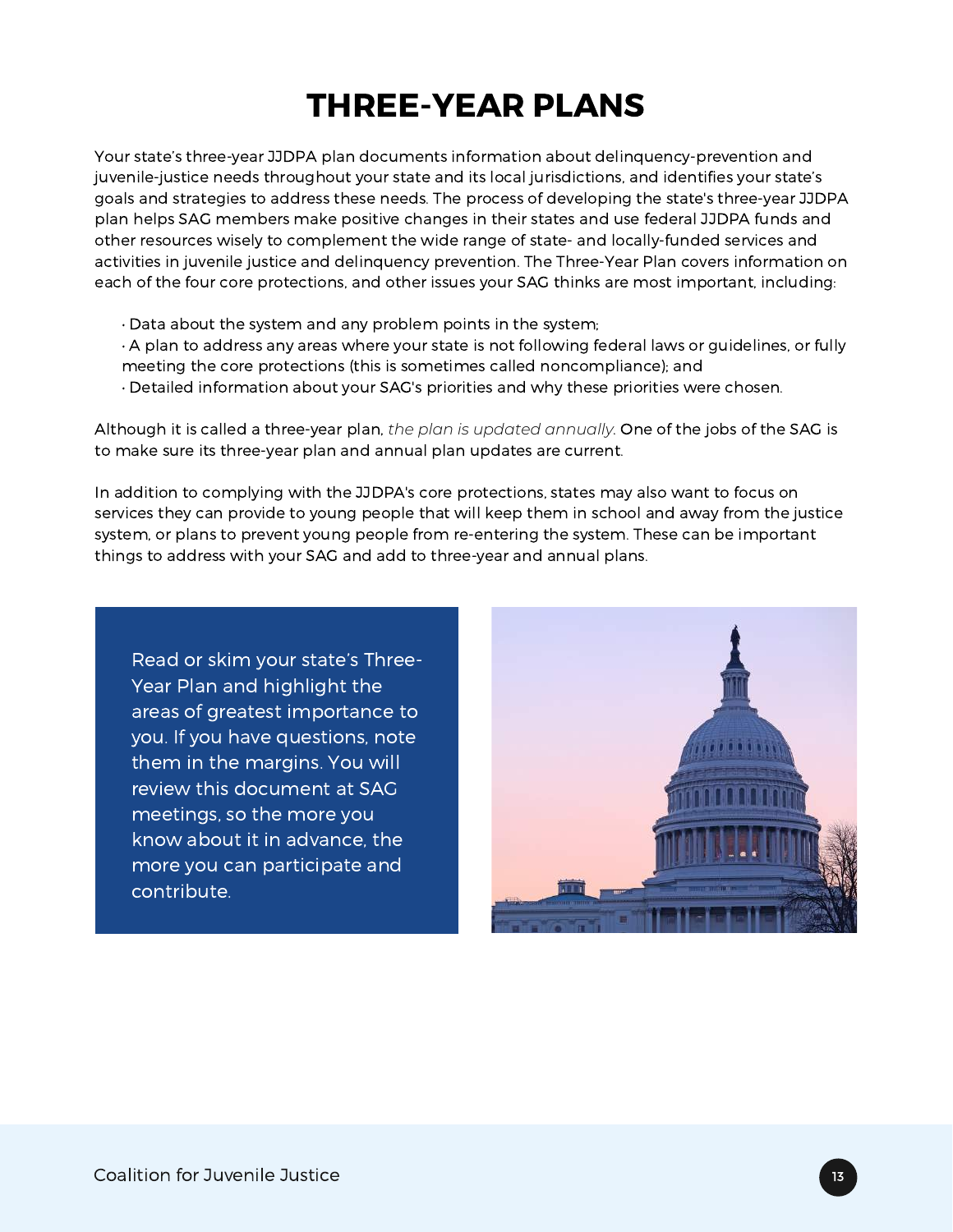# COALITION FOR JUVENILE JUSTICE (CJJ)

### **About CJJ**

The Coalition for Juvenile Justice (CJJ) is a nationwide coalition of SAGs and allies dedicated to preventing children and youth from becoming involved in the courts and upholding the highest standards of care when young people are charged with wrongdoing and enter the justice system. CJJ envisions a nation where fewer children are at risk of delinquency and if they are at risk or involved with the justice system, they and their families receive every possible opportunity to live safe, healthy, and fulfilling lives.

# **The CJJ Emerging Leaders Committee (ELC)**

The Emerging Leaders Committee is a partnership between CJJ and young people in the field of juvenile justice, many of whom bring lived experience to their work. This group consists of 10 young people aged 16 to 24 from across the country. ELC Members serve on their state's SAGs, have previous or current juvenile justice involvement, and/or are interested in juvenile justice reform. Each member serves for one calendar year with an option to reapply. CJJ supports the ELC to ensure that youth perspectives are represented in all aspects and functions of CJJ's work, as well as CJJ's communications with state and federal policymakers. Members help to shape the overall program and policy agenda for CJJ and perform several other important duties, including:

- organizing the Youth Summit, an event that allows young people to come together to explore how they can collaborate and lead in juvenile justice reform;
- coordinating, reviewing, and selecting the recipient of the annual CJJ Spirit of Youth Award (see below); and
- developing and implementing educational training programs for both youth and adult SAG members.

## **The Spirit of Youth Award**

The Spirit of Youth Award is given annually by CJJ to recognize and celebrate a young adult under the age of 28 who has made great strides despite involvement with the juvenile justice system, overcome personal obstacles, and is today making significant contributions to society. The Spirit of Youth Award also provides CJJ and the public with an important opportunity to learn from a young person's direct experience about the hard work and dedication it takes to build a better life, and how juvenile justice professionals and systems can most-effectively help.

The 2020 Spirit of Youth Award was given to Ezequiel Vasquez of Oregon, who has gone above and beyond to use his lived experience to help others who are involved with the justice system. He has participated in the Lewis and Clark Law School Legal Studies program in which he worked with lawyers, law students. state representatives, judges, and district attorneys to discuss issues such as the school-to-prison-pipeline. Ezequiel is recognized for his advocacy and support of incarcerated youth, through mentorship and dedicated leadership.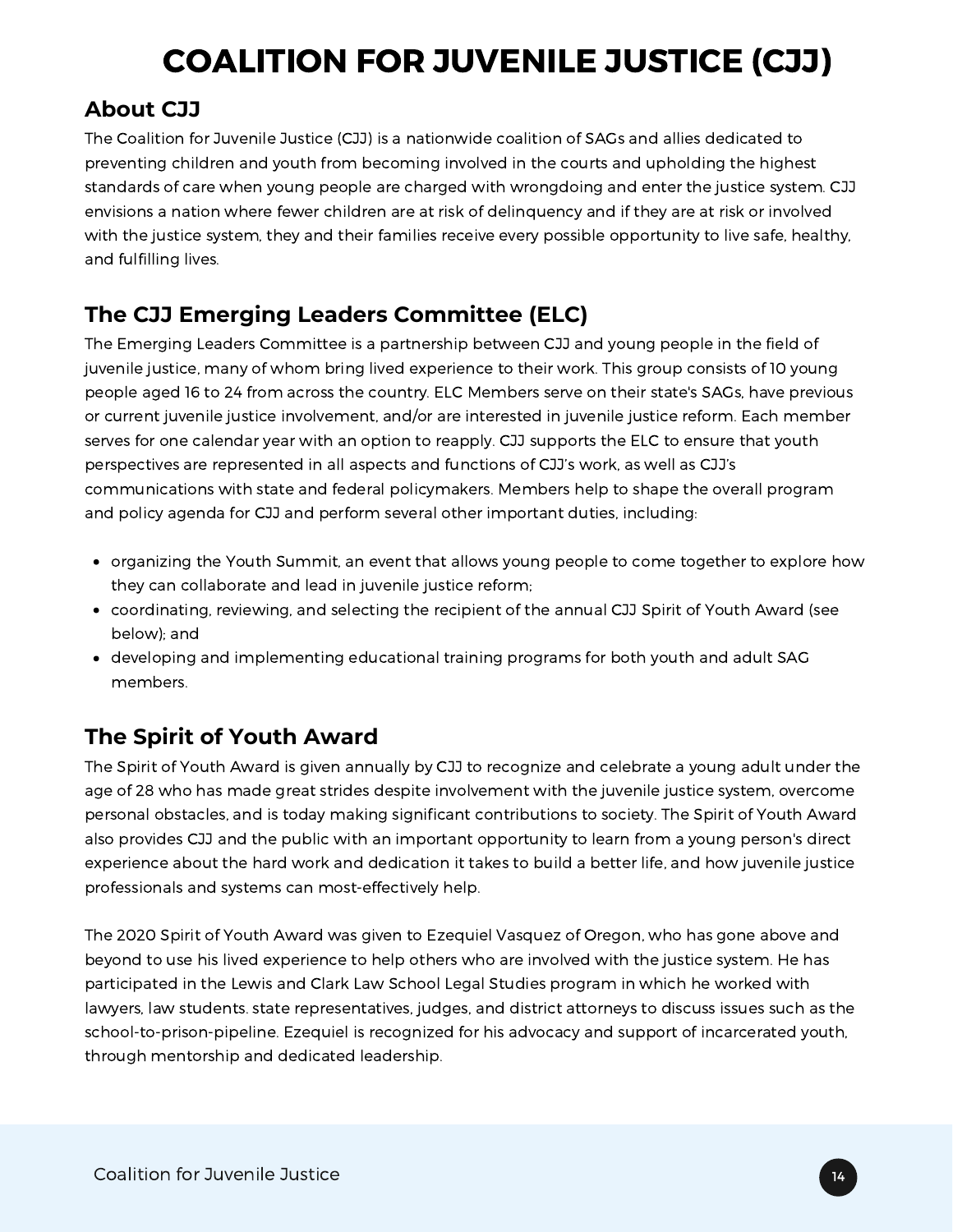### Other Opportunities to get involved with CJJ

#### **Standing or Ad-Hoc Committee Involvement**

CJJ's leadership committees help support the organization and its work. Committees typically meet monthly by conference call.

Standing committees are permanently established committees, while ad-hoc committees are formed to complete a specific task or objective based on the organization's current needs.

#### **Write for the Newsletter**

You can submit articles for the Juvenile Justice Monitor, CJJ's monthly e-newsletter. For example, if your SAG testifies at a legislative hearing, offer to write a paragraph for the CJJ monthly newsletter. Subscribe to the newsletter and/or write to the editor at info@juvjustice.org.



#### **Write for our Blog**

CJJ's blog, CJJ Today, is always accepting submissions. Submit your 400-750 word post to info@juvjustice.org. Blogging guidelines can be found at juvjustice.org/resources/1136.

#### **Council of SAGs' Meetings, Conferences, and Trainings**

Watch the calendar and request to attend CJJ's national and regional training conferences and events. Even if you are not your state Chair or Chair-designee, you can watch the Council of SAGs (the Chair/designee from each state) in action. At the Council's annual meeting, SAG chairs and SAG Chair-designees vote on issues important to all SAGs. You can observe how the meeting is run and understand more about how CJJ works. Furthermore, CJJ's conferences provide informational and training opportunities of value to you and your state, uniquely crafted for SAG members.

#### **Hill Day and Hill Day Training**

Want to meet with your members of Congress? Although it can seem like an intimidating process, CJJ is here to make it easier. CJJ offers training and supportive resources about how to educate your members of Congress on juvenile justice issues at each Annual National Conference. Email info@juvjustice.org for more information.

#### **Join CJJ's Youth SAG Listserv**

CJJ has a listserv to connect youth SAG members and meets quarterly via telephone to discuss ideas and share resources. Email info@juvjustice.org to be added to the list.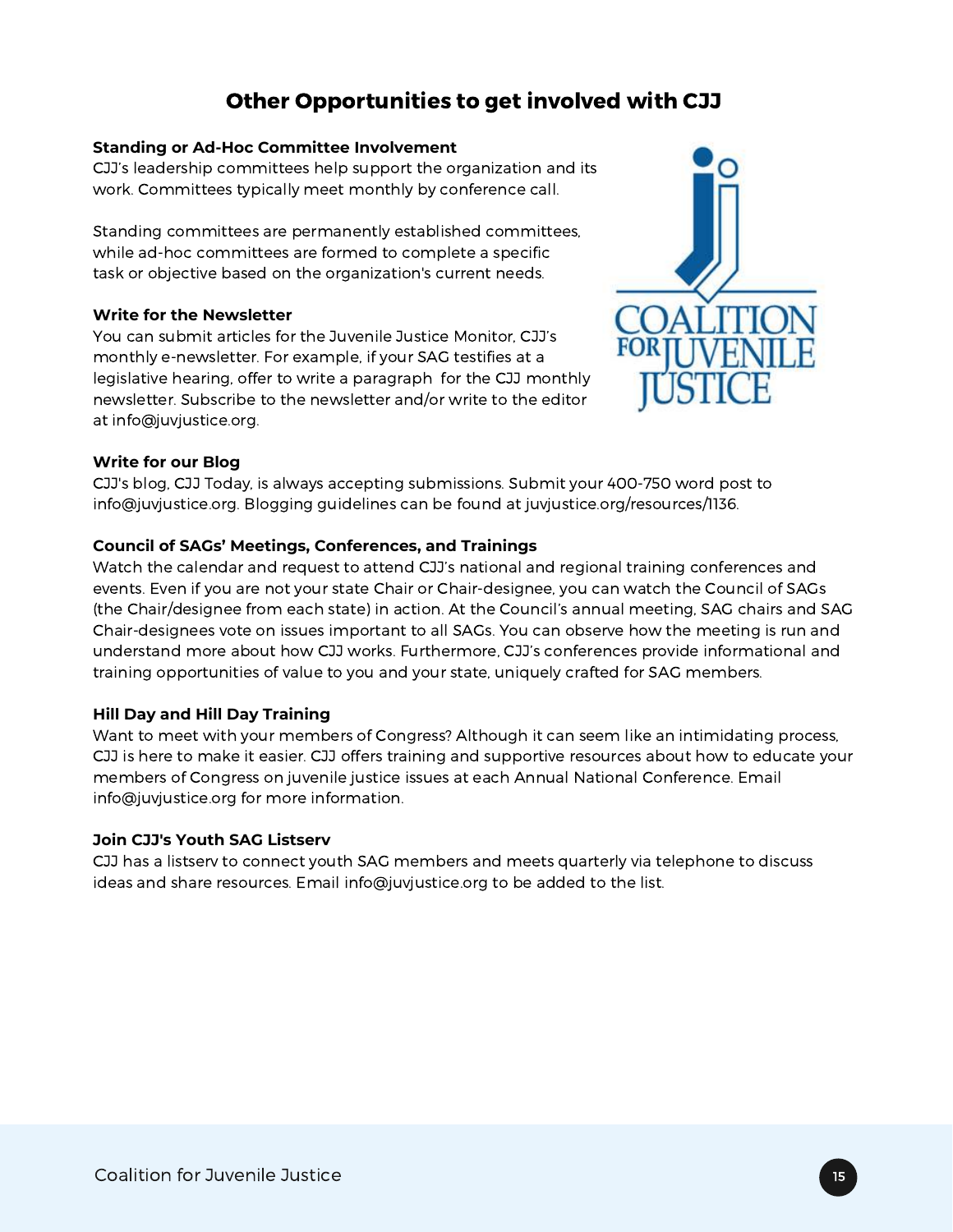# YOUTH SAG MEMBERS' FREQUENTLY ASKED QUESTIONS

#### Q: How can I find out if any members of my SAG are from the same area of the state as I am?

**A:** Speak with your SAG Chair or Juvenile Justice Specialist to obtain a list of current members' contact information.

#### **Q: My SAG's meetings take place hours away from where I live. Is there a possibility I could stay overnight in a hotel?**

**A:** Each SAG has funds allocated for travel, meals, and mileage reimbursement for those members who travel long distances to meetings. Talk with your SAG Chair or JJ Specialist about whether these expenses can be covered in advance. Otherwise, ask how your SAG's reimbursement process works. If you prefer to join remotely, see if this is an option in your state.

#### **Q: How often does my SAG meet?**

**A:** Each state's SAG is different. Some meet monthly while others meet quarterly. Your SAG can inform you how often it meets once you are appointed.

#### **Q: How can I become more involved with my SAG when I do not know anyone?**

**A:** At each meeting, sit by a SAG member you have not yet met and introduce yourself. This way, you can learn more about what the person does and how they contribute to your SAG. Another way to get to know a smaller group of people within your SAG is to join a SAG subcommittee.

#### **Q: I am not really following the conversation. I don't know what people are talking about. What should I do?**

**A:** Start by either looking up the acronyms or reminding people politely to say the full names of the entities to which they are referring. Look up any confusing words in this manual's glossary (see page 17). During a break, you can pull aside the SAG Chair or another trusted person to ask about what is being discussed. Be sure to read any materials that are sent in advance of the meeting and prepare questions about topics that are confusing or need more clarity. Consider scheduling a call before or after the meeting with a mentor on the SAG or your state's JJ specialist.

#### **Q: When does my appointment to my SAG end?**

**A:** Each SAG is different. In some states, members are appointed without term limits, while in other states, you have to reapply for your position. Speak with your SAG Chair or Juvenile Justice Specialist to find out what your state does.

#### **Q: What do I wear to SAG meetings?**

**A:** Speak with your SAG Chair to get more information on the dress code. Generally, it is a good idea to dress more formally for your first meeting and see what everyone else is wearing. You should not need to buy new clothes to participate.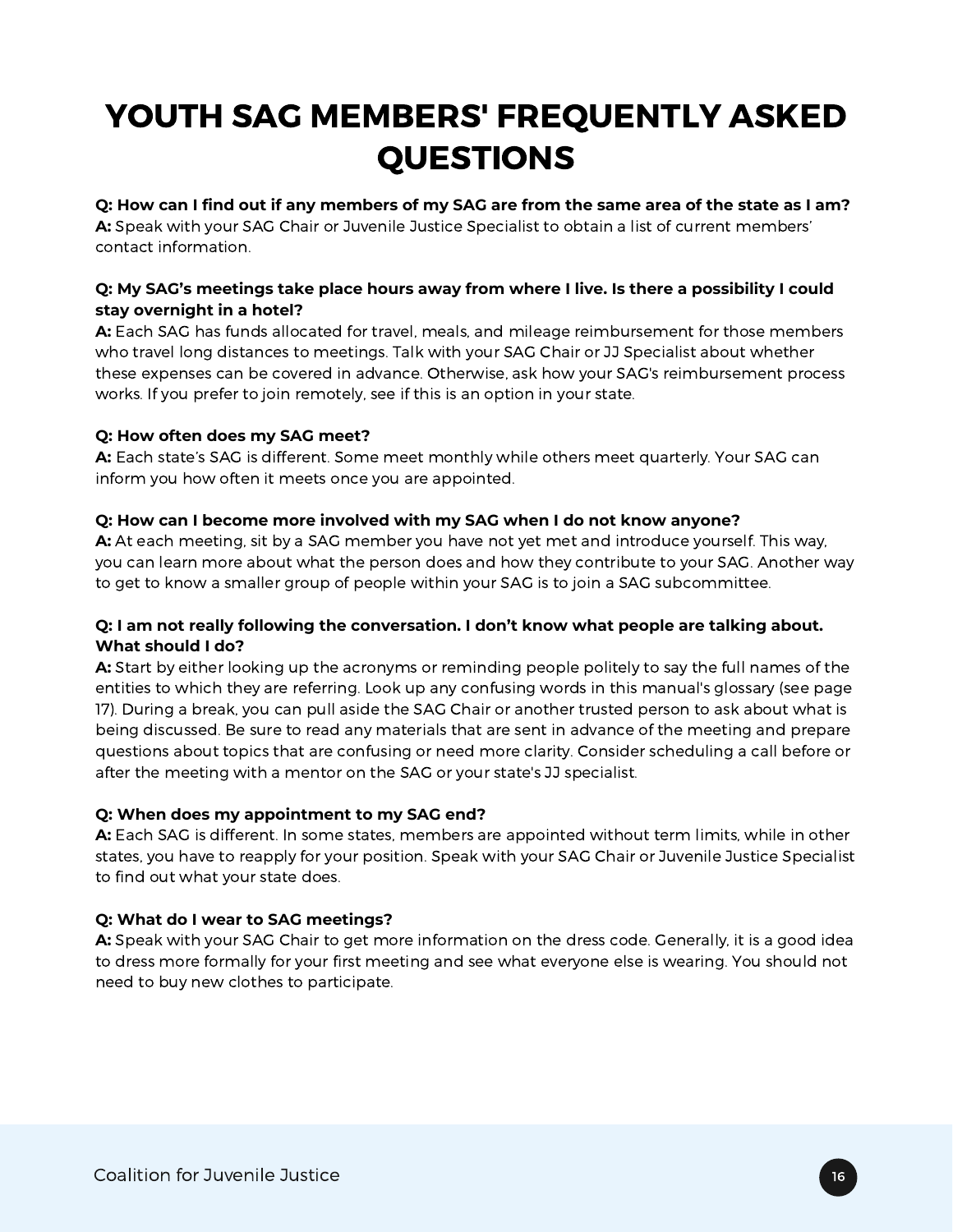**Adjudication:** Judicial determination (judgment) that a youth is responsible for the delinquency or status offense that is charged in a petition or other charging document.

**Adult Jail:** A locked facility, administered by state, county, or local law enforcement and correctional agencies, designed to detain adults charged with violating criminal law, pending trial. Also, this term refers to facilities used to hold adults convicted of a crime who are sentenced for less than one year.

**Adult Lockup:** Generally, a municipal or police facility similar to an adult jail to temporarily hold persons before they have been formally charged.

**Aftercare:** A cohesive set of support services designed to provide assistance to youths returning to their communities or a new living situation following their release from a secure or non-secure program, residential placement, or treatment program. Services are designed to assist youth in making successful transitions into the community.

**Arrest:** Hold time in legal custody, either at the scene of a crime or as result of investigations. Arrest also can be the result of a complaint filed by a third party, an outstanding warrant, or a revocation of probation or parole.

**Best Practices:** Strategies and programs demonstrated through research and evaluation to be effective at preventing or intervening in juvenile justice system involvement. Best practice models include program models that have been shown, through rigorous evaluation and replication, to achieve target outcomes. Model programs can come from many valid sources [e.g., OJJDP's Model Programs Guide, Substance Abuse and Mental Health Services Administration's (SAMHSA's) Model Programs, state model program resources, etc.].

**Case Management:** A system of services that include referral, assessment, intervention, problem solving, evaluation, and follow-up.

**Community-based:** A facility, program, or service located near the young person or their family, usually a group home or other appropriate setting. Also, the term refers to programs of community supervision and services that maintain community and consumer participation in program planning, operation, and evaluation.

**Commitment:** A court order giving guardianship of a youth to the state department of juvenile justice or corrections. The facility in which a young person is placed may be publicly or privately operated and may range from a secure correctional placement to a non-secure or staff secure facility, group home, foster care, or day treatment setting.

**Compliance:** In order to receive its full fiscal year allocation of Formula Grants program funds under the JJDPA, a state must first demonstrate compliance with the deinstitutionalization of status offenders, jail removal, sight and sound, separation, and racial and ethnic disparities core protections.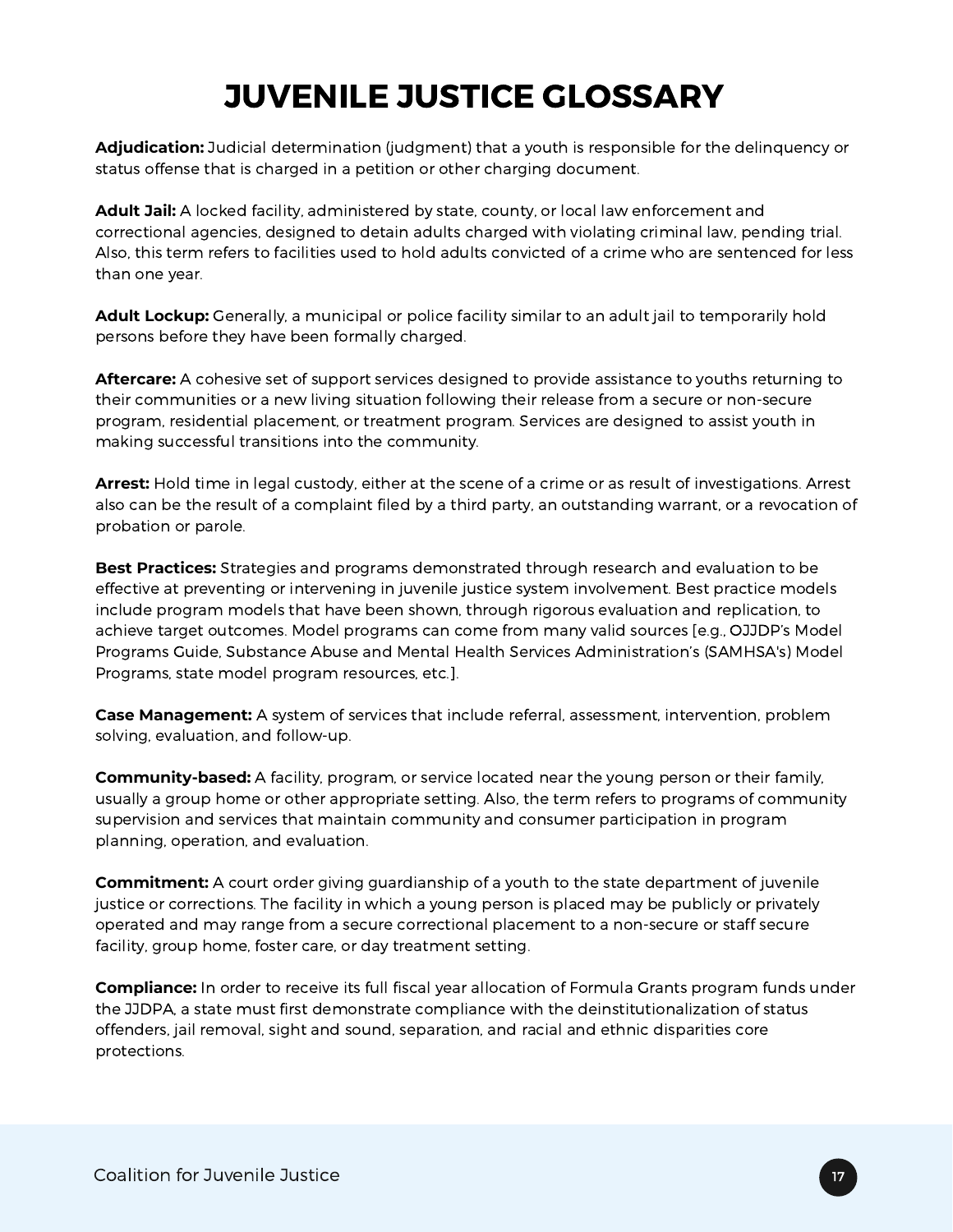**Compliance Monitoring Report:** OJJDP's Formula Grant Regulation requires states to submit information regarding compliance with the four core protections annually. This information is submitted through the Compliance Monitoring (CM) report.

**Delinquency:** An act committed by a youth that would be criminal if committed by an adult. The juvenile court has jurisdiction over delinquent acts. Delinquent acts include crimes against persons, crimes against property, drug offenses, and crimes against public order.

**Designated State Agency:** The organization tasked with ensuring a state's compliance with the JJDPA.

**Detention:** The placement of a youth in a secure facility under court authority at some point between the time of referral to court intake and case disposition. Detention prior to case disposition is known as pre-dispositional detention. The reasons for post-dispositional detention generally include awaiting placement, short-term sentencing to detention, or being a danger to oneself or others.

**Discretionary funds:** Grants other than the JJDPA Formula Grants that OJJDP makes directly to individuals or agencies to provide specific youth services.

**Disposition:** Sanction ordered or treatment plan decided upon or initiated in a particular case by a juvenile court. The range of options available to a court typically includes commitment to an institution; placement in a group or foster home or other residential facility; probation (either regular or intensive supervision); referral to an outside agency, day treatment, or mental health program; or imposition of a fine, community service, or restitution.

**Diversion:** A mechanism designed to hold youths accountable for their actions by sanctioning behavior and in some cases securing services, but at the same time generally avoiding formal court processing in the juvenile justice system.

**Formal Petition filed:** A case that is being forwarded for judicial resolution. These types of cases account for a small number of the total cases coming though the intake process.

**Formula Grants:** The Formula Grants Program, funded by OJJDP, which provides grant monies to states and territories that support state and local delinquency prevention and intervention efforts and juvenile justice system improvements. Juvenile Justice Specialists in each state administer the funding through sub-grants to units of local government, local private agencies, and tribal governments for programs in accordance with legislative requirements.

**Gender-specific services:** Services designed to promote healthy attitudes, behaviors and lifestyles, and promote social competence among youth who identify with a specified gender. Key program elements generally address issues in the context of relationships to peers, family, school, and community.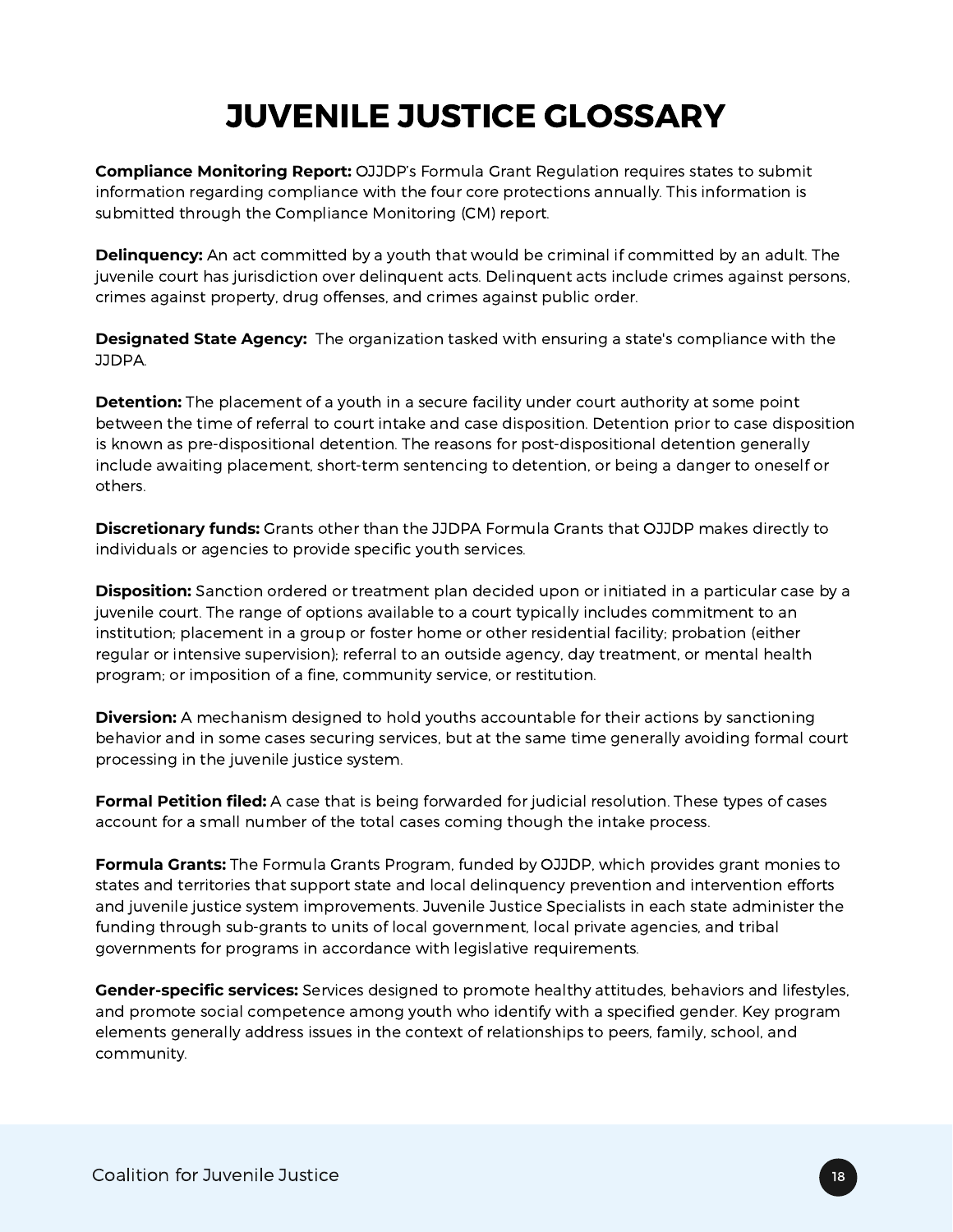**Goals:** Broad statements (i.e., written in general terms) that convey a program's overall intent to change, reduce, or eliminate the problem described. Goals identify the program's intended shortand long-term results.

**Graduated Sanctions:** A set of integrated intervention strategies designed to operate in unison to enhance accountability, ensure public safety, and reduce recidivism by preventing future delinquent behavior. The term "graduated sanctions" implies that the penalties for delinquent activity should move from limited interventions to more restrictive (i.e., graduated) penalties according to the severity and nature of the crime. In other words, youth who commit serious and violent offenses should receive more restrictive sentences than youth who commit less serious offenses.

**Grants:** Awards of financial assistance, the principal purposes of which are to transfer a thing of value from a federal or state agency to a recipient to carry out a public purpose of support or stimulation authorized by a law of the United States [see 31 U.S.C. 6101(3)]. A grant is distinguished from a contract, which is used to acquire property or services for the federal government's direct benefit or use.

**Intake:** The point at which a case is sent to the juvenile court for consideration. At this point, a case could either be forwarded for formal processing and a hearing by the judge, or it could be sent through less-formal channels such as diversion or informal processing.

**Juvenile Courts:** These are courts that have jurisdiction over children who are younger than the maximum age of juvenile jurisdiction who violate the law (that is, children charged with delinquent acts or status offenses). The maximum age of juvenile court jurisdiction varies by state, but in most states, young people age out of juvenile court jurisdiction when they turn 18. States also have the discretion to transfer children under juvenile court jurisdiction to adult court jurisdiction under certain circumstances. Juvenile courts also have jurisdiction over non-delinquent but neglected or abused children.

**Juvenile Justice and Delinquency Prevention Act:** Congress enacted the Juvenile Justice and Delinquency Prevention Act (JJDPA) (P.L. No. 93-415, 42 U.S.C. & 5601 et seg.) in 1974 and reauthorized it in 2018. The JJDPA mandates that states comply with four core protections (see pages 9-11) to participate in the JJDPA's Formula Grants programs. This landmark legislation established OJJDP to support local and state efforts to prevent delinquency and improve the juvenile justice system.

**Non-offender:** A youth who is subject to the jurisdiction of the juvenile court usually under abuse, dependency, or neglect statutes for reasons other than legally prohibited conduct.

**Objectives:** Derived from the program goals and explain how the program goals will be accomplished. Objectives are well-defined, specific, quantifiable statements of the program's desired results and they should include the target level of accomplishment, thereby further defining goals and providing the means to measure program performance.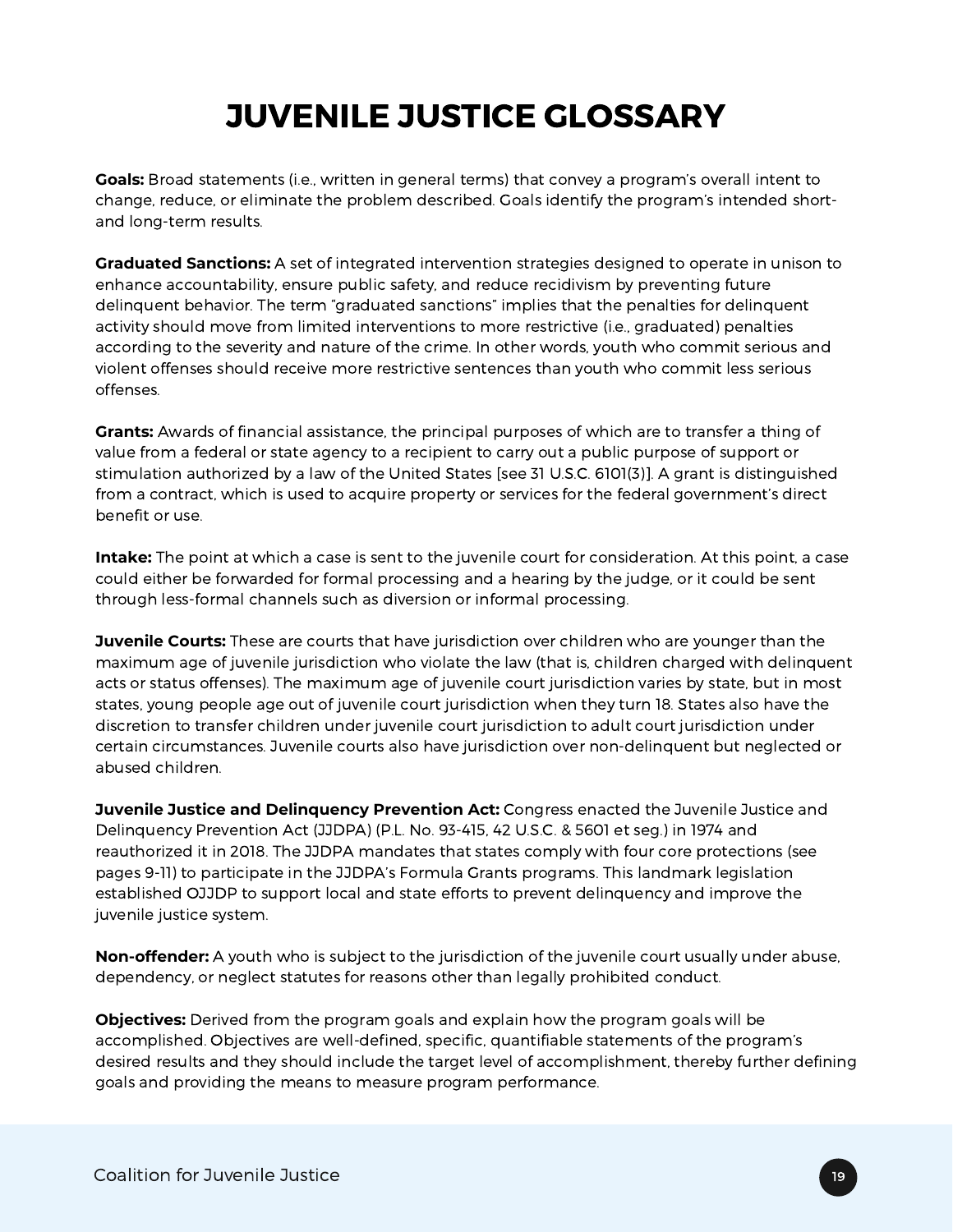**Parole:** A conditional release from imprisonment that entitles the formerly-imprisoned person to serve the remainder of their sentence outside the correctional institution as long as the terms of the release are not violated.

**Post-disposition:** The period following the imposition of a sanction ordered or treatment plan decided upon or initiated in a particular case by a juvenile court.

**Pre-disposition:** The period after the filing of a charge and prior to a sanction ordered or treatment plan decided upon or initiated in a particular case by juvenile court.

**Probation:** Cases in which youth are placed on informal/voluntary or formal/court-ordered supervision. A violation occurs when a youth violates the terms of the probation.

**Racial and Ethnic Disparities (R/ED):** Refers to the differences in treatment and experience of youths of color and white youths while interacting with the juvenile justice system. Youth of color are more-often arrested than their white peers, more likely to be detained (and more likely to be detained in adult facilities), more likely to be formally charged, more likely to be waived to adult courts, and on average, receive harsher sentences and fewer services, than their white peers for similar behaviors.

**Risk Assessment Instruments:** Tools that are used in jurisdictions to determine a young person's previous behaviors in an attempt to determine the likelihood that the person will engage in similar behaviors again in the future. These instruments are administered through an interview with the person during intake or prior to a detention hearing.

**Secure:** As used to define a detention or correctional facility, this term includes residential and nonresidential facilities that include fixtures, such as locked rooms and buildings, fences, or other physical structures designed to physically restrict the movements and activities of persons in custody. It does not include facilities where physical restriction of movement or activities is achieved solely through facility staff.

**State Advisory Group (SAG):** A governor-appointed body that determines what projects will receive federal funds in its home state, and what the system's juvenile justice goals should be. These boards were created under the JJDPA and at least 20 percent of their membership most be youth.

**Status Offense:** Conduct that would not, under the law of the jurisdiction in which the behavior occurred, be a crime if committed by an adult. Status offenses include truancy, curfew violations, failure to follow a parent's rules, running away, and underage possession and/or consumption of alcohol or tobacco.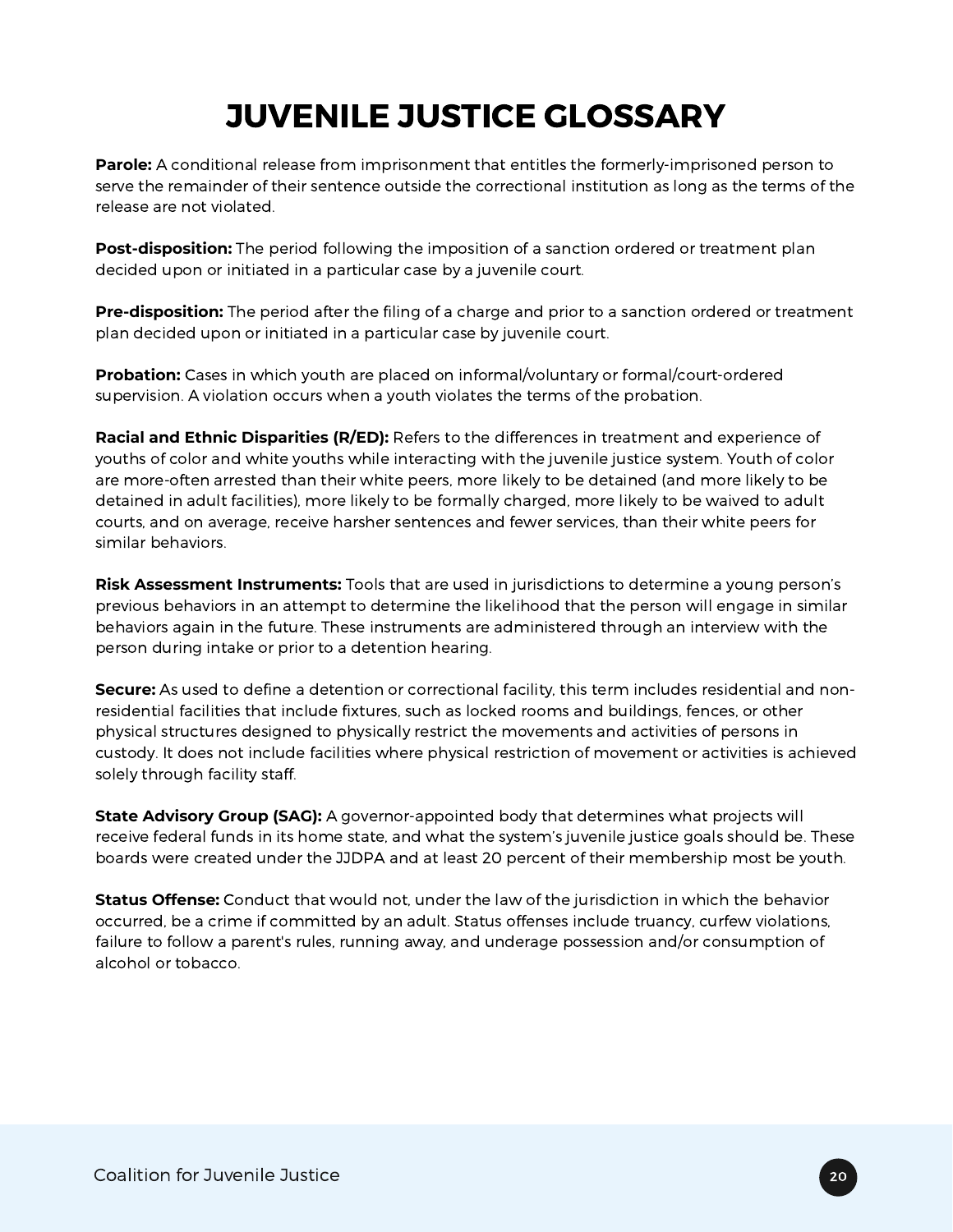**Title V:** The Title V Youth PROMISE program is a federal grants program to fund collaborative, community-based delinquency prevention efforts. The program provides local communities with funding and a guiding framework for developing and implementing comprehensive juvenile delinquency prevention plans.

**Truancy:** Skipping or missing school without a good reason for a specified number of days. This number can typically be found in a state's status offense laws.

**Type 1 crimes:** Classification used by the FBI, traditionally used as a measure of serious crimes, including murder, rape, robbery, aggravated assault, burglary, larceny, motor vehicle theft, and arson. Also referred to as index crimes.

**Valid Court Order:** An order given by a juvenile court judge to a youth who was brought before the court and made subject to an order, typically for a status offense behavior. An example of such an order would be a case in which a young person was brought before the court on charges of truancy and was ordered by the court to attend classes. There is currently an exception within the JJDPA that permits the secure/locked detention of a youth for violation of a court order under certain circumstances (see below).

**Valid Court Order Exception:** Permits the secure/locked detention of a youth for violation of a court order prohibiting behaviors such as running away from home or skipping school. This exception was no longer in use in more than half of all states as of July 2020.

**Waived to Criminal Court:** Cases that originated in juvenile court but are transferred to adult criminal court as the result of a judicial waiver hearing in juvenile court.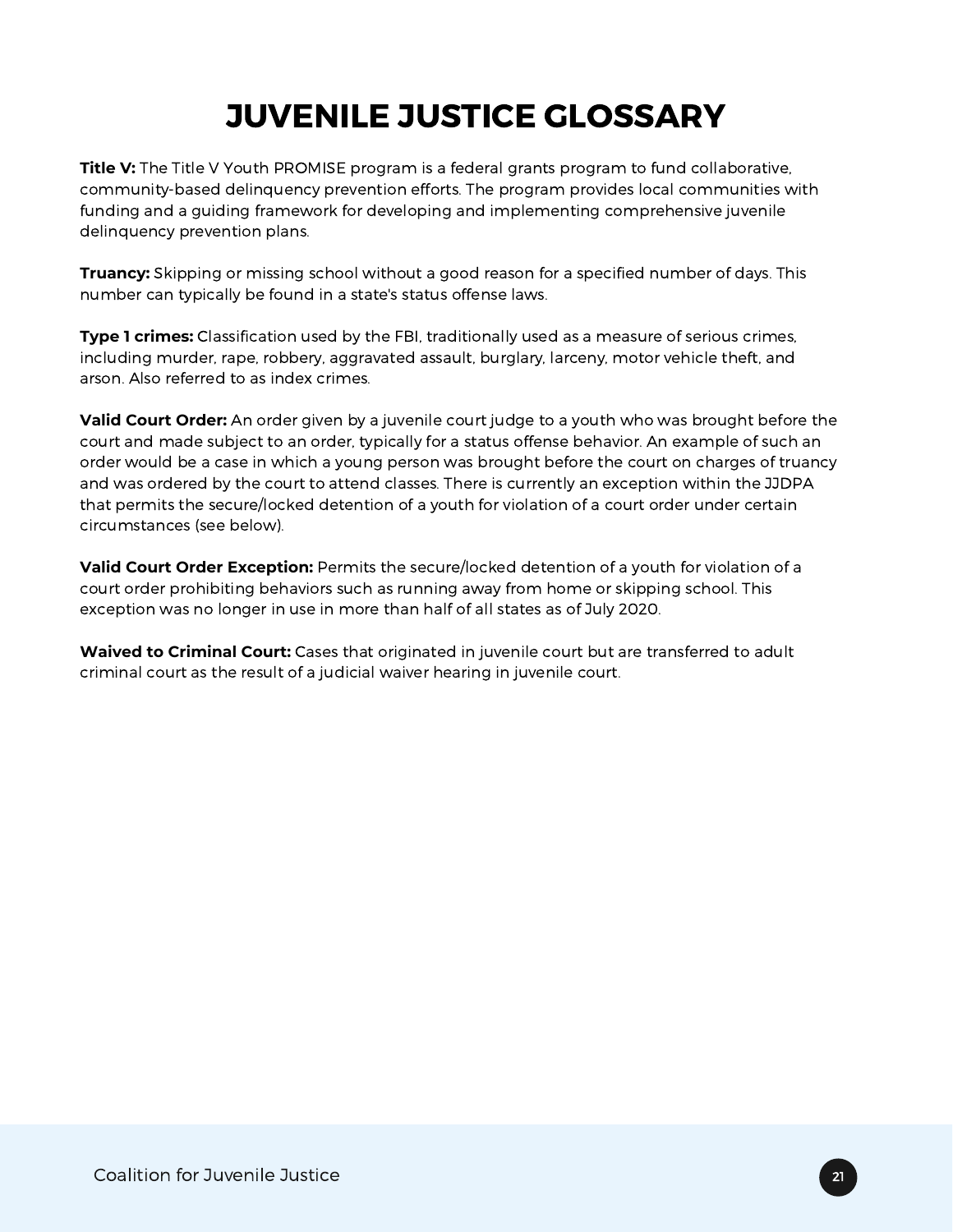# ABBREVIATIONS AND ACRONYMS

| <b>ABA</b>      | American Bar Association                                  |
|-----------------|-----------------------------------------------------------|
| <b>BARJ</b>     | <b>Balanced and Restorative Justice</b>                   |
| <b>BIA</b>      | Bureau of Indian Affairs, U.S. Department of the Interior |
| <b>BJA</b>      | Bureau of Justice Assistance, U.S. Department of Justice  |
| <b>BJS</b>      | Bureau of Justice Statistics, U.S. Department of Justice  |
| <b>CCAS</b>     | Center for Coordinated Assistance to the States           |
| CJJ             | Coalition for Juvenile Justice                            |
| <b>CWLA</b>     | Child Welfare League of America                           |
| DO <sub>J</sub> | U.S. Department of Justice                                |
| <b>DSA</b>      | Designated State Agency                                   |
| <b>DSO</b>      | Deinstitutionalization of Status Offenders                |
| <b>ELC</b>      | <b>Emerging Leaders Committee</b>                         |
| <b>HHS</b>      | U.S. Department of Health and Human Services              |
| <b>JABG</b>     | Juvenile Accountability Block Grant                       |
| <b>JJAC</b>     | Juvenile Justice Advisory Council                         |
| <b>JJAG</b>     | Juvenile Justice Advisory Group                           |
| <b>JJDPA</b>    | Juvenile Justice and Delinquency Prevention Act           |
| <b>JJS</b>      | Juvenile Justice Specialist                               |
| <b>NACO</b>     | National Association of Counties                          |
| <b>NCJFCJ</b>   | National Council of Juvenile and Family Court Judges      |
| <b>NCCD</b>     | National Council on Crime and Delinquency                 |
| <b>NCJA</b>     | <b>National Criminal Justice Association</b>              |
| <b>NGA</b>      | National Governor's Association                           |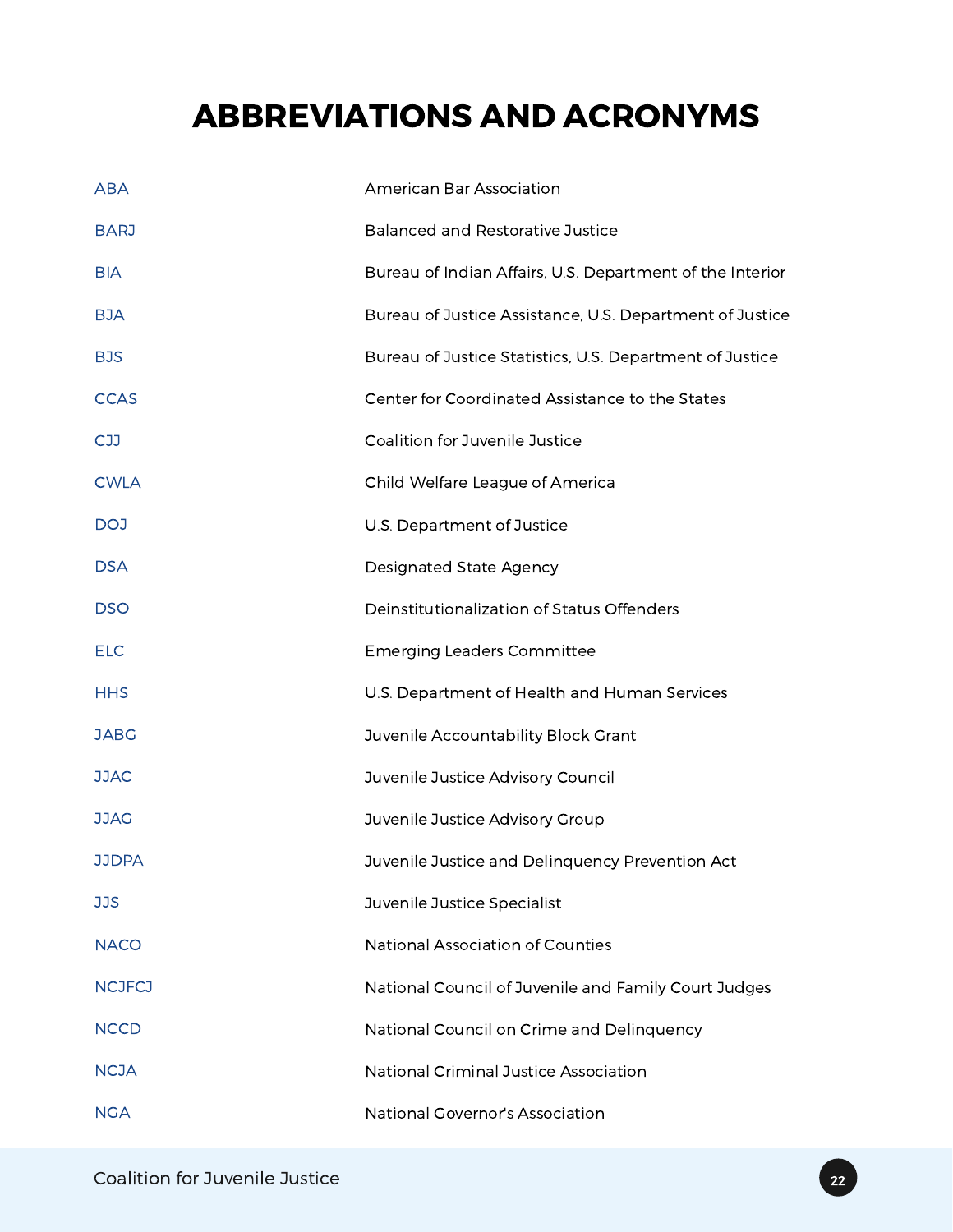# ABBREVIATIONS AND ACRONYMS

| <b>NTTAC</b> | National Training and Technical Assistance Center      |
|--------------|--------------------------------------------------------|
| OGC          | Office of General Counsel, U.S. Department of Justice  |
| <b>OJJDP</b> | Office of Juvenile Justice and Delinquency Prevention  |
| <b>OJP</b>   | Office of Justice Programs, U.S. Department of Justice |
| R/ED         | Racial and Ethnic Disparities                          |
| <b>RFP</b>   | Request for Proposals                                  |
| <b>SAC</b>   | <b>Statistical Analysis Center</b>                     |
| <b>SAG</b>   | <b>State Advisory Group</b>                            |
| TA           | <b>Technical Assistance</b>                            |
| T&TA         | Training and Technical Assistance                      |
| <b>VCO</b>   | Valid Court Order                                      |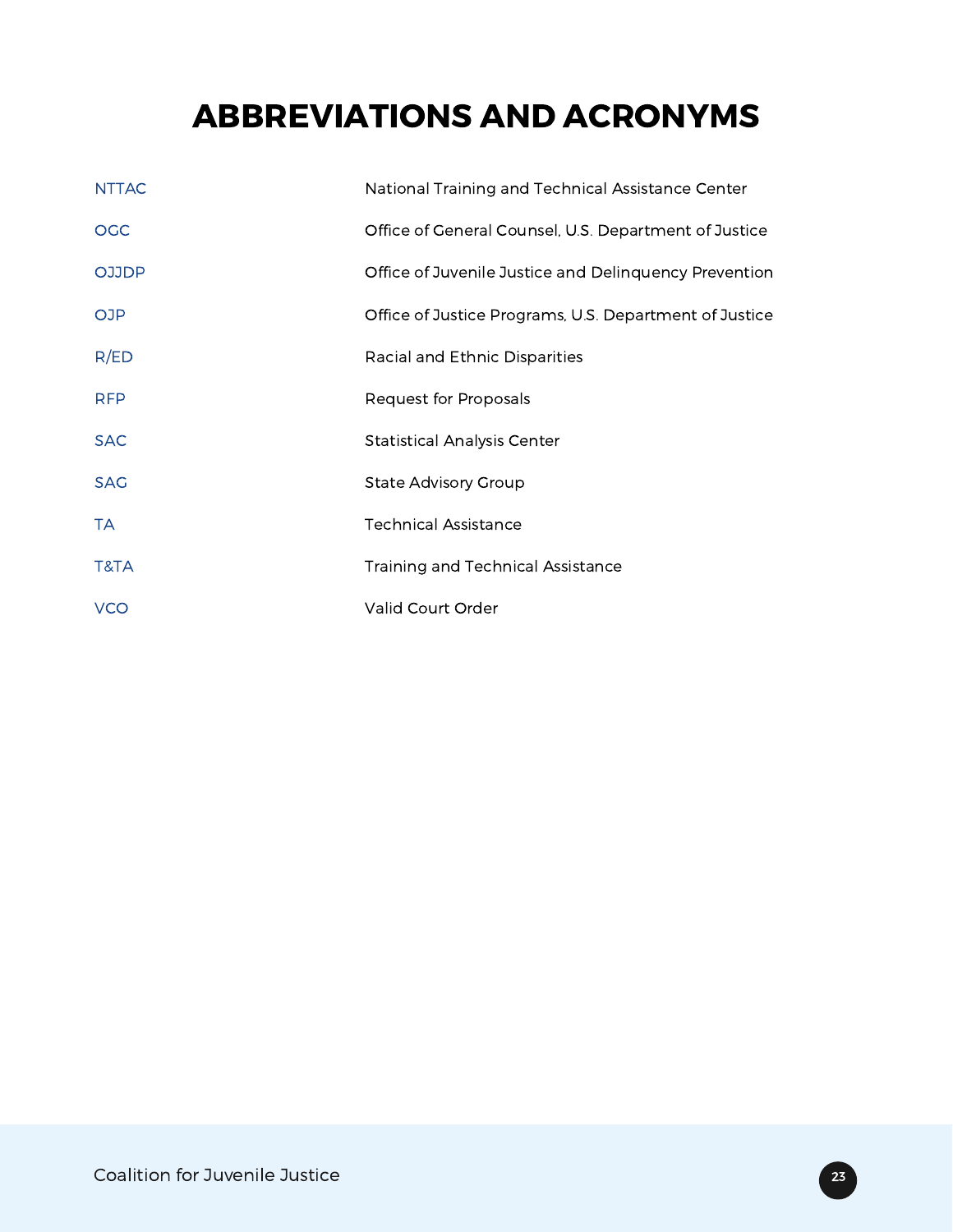# ENDNOTES

1 Juvenile Justice and Delinquency Prevention Act § 223(c)(1).

2 Juvenile Justice and Delinquency Prevention Act § 223(c)(2)(A).

3 Juvenile Justice and Delinquency Prevention Act § 223(a)(11).

4 Juvenile Status Offenses Fact Sheet, Act4JJ, available at

http://www.act4jj.org/media/factsheets/factsheet\_ 17.pdf.

5 Holman, B. & Ziedenberg, J. (2006). The Dangers of Detention: The Impact of Incarcerating Youth in Detention and Other Secure Facilities, Justice Policy Institute, November , p.2., as cited in Fact Sheet: Community- Based and Home-Based Alternatives to Incarceration, Act4JJ Campaign, available at http://www. act4jj.org/media/factsheets/factsheet\_59.pdf.

6 Detention Reform: A Cost Saving Approach, Juvenile Detention Alternatives Initiative (JDAI), The Annie E. Casey Foundation, available at

http://www.aecf.org/~/media/Pubs/Other/D/DetentionReformACostSavingApproach/JDAI\_facts\_1.pdf. 7 Calculating the Full Price Tag for Youth Incarceration, Justice Policy Institute, available at http://www.justicepolicy.org/uploads/justicepolicy/documents/sticker\_shock\_final\_v2.pdf 8 Juvenile Justice and Delinquency Prevention Act § 223(a)(12).

9 Fact Sheet: Jail Removal and Sight and Sound Core Protections, Act4JJ, available at http://www.act4jj.org/ media/factsheets/factsheet 60.pdf.

10 Jailing Juveniles: The Dangers of Incarcerating Youth in Adult Jails in America, Campaign for Youth Justice, p. 4, available at

http://www.campaign4youthjustice.com/Downloads/NationalReportsArticles/CFYJ-

Jailing Juveniles Report 2007-11-15.pdf, as cited in Fact Sheet: Jail Removal and Sight and Sound Core Protections, Act4JJ, available at http://www.act4jj.org/media/factsheets/factsheet 60.pdf. 11 Effects on Violence of Laws and Policies Facilitating the Transfer of Youth from the Juvenile to the Adult Justice System, A Report on Recommendations of the Task Force on Community Preventive Services, available at http://www.cdc.gov/mmwr/pdf/rr/rr5609.pdf, and Juvenile Transfer Laws: An Effective Deterrent to Delinquency?, Richard Redding, Office of Justice Programs, OJJDP Juvenile Justice Bulletin, available at http://www.ncjrs.gov/pdffiles1/ojjdp/220595.pdf (August 2008), as cited in Fact Sheet: Jail Removal and Sight and Sound Core Protections, available at http://www.act4jj.org/media/ factsheets/factsheet\_60.pdf.

12 The W Haywood Burns Institute, National Map of Unbalanced Youth Justice. Available at http://data.burnsinstitute.org/#comparison=3&placement=3&races=1,2,3,4,5,6&offenses=5,2,8,1,9,11,10&ye ar=2015&view=graph.

13 Id.

14 The Sentencing Project, Racial Disparities in Youth Committments and Arrests, available at https://www.sentencingproject.org/publications/racial-disparities-in-youth-commitments-andarrests/.

15 Tribal Youth in the Juvenile Justice System, Office of Juvenile Justice Delinquency and Prevention, available at https://www.ojjdp.gov/mpg/litreviews/Tribal-youth-in-the-Juvenile-Justice-System.pdf.